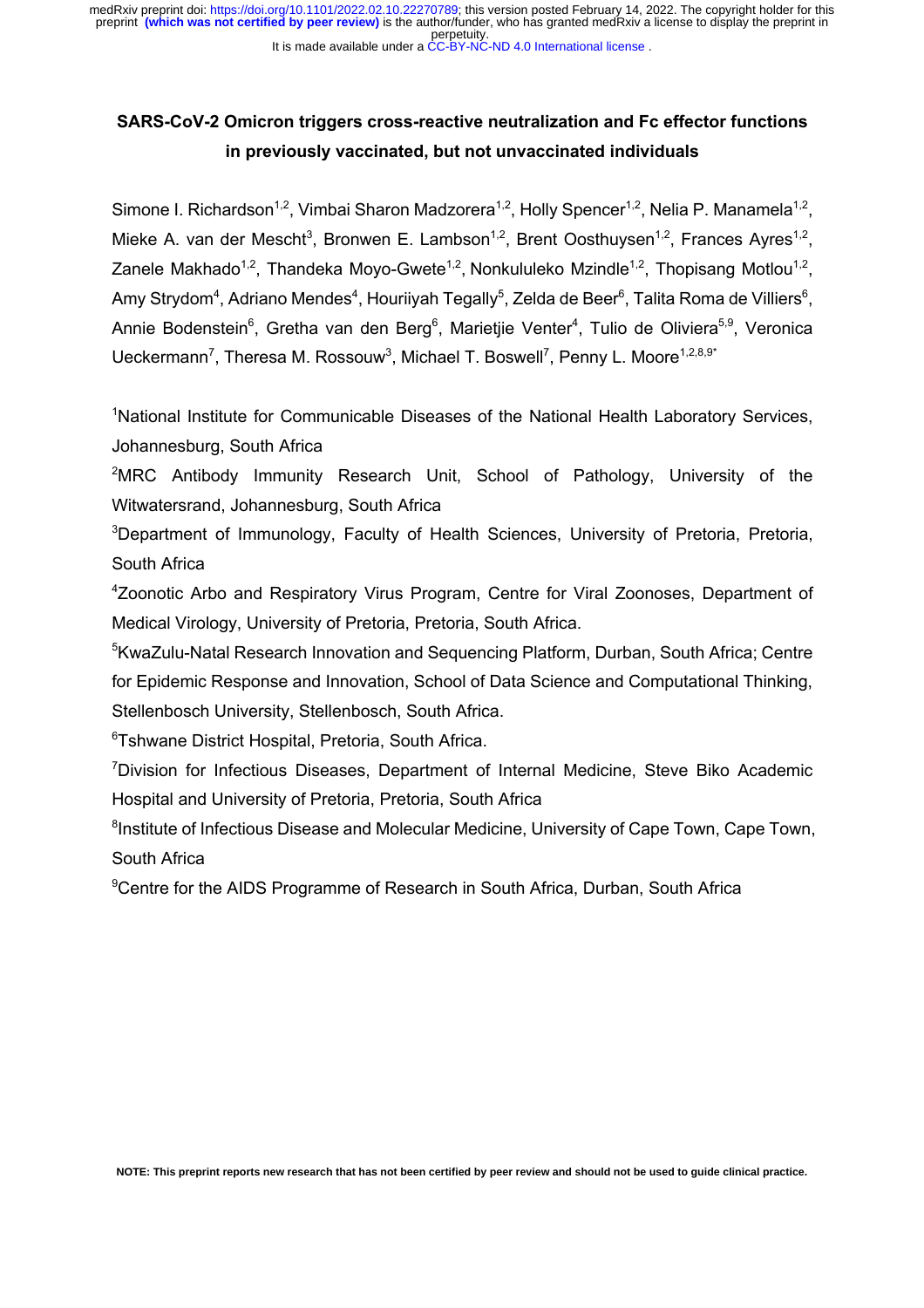#### **Summary**

The SARS-CoV-2 Omicron variant largely escapes neutralizing antibodies elicited by vaccines or infection. However, whether Omicron triggers humoral responses that are cross-reactive to other variants of concern (VOCs) remains largely unknown. We use plasma from 20 unvaccinated and seven vaccinated individuals infected during the Omicron wave in South Africa to test binding, antibody-dependent cellular cytotoxicity (ADCC), antibody-dependent cellular phagocytosis (ADCP) and neutralization against VOCs. In unvaccinated individuals, Fc effector function and binding antibodies target Omicron and other VOCs at comparable levels. However, Omicron-triggered neutralization is not extensively cross-reactive to VOCs, with 20 to 43-fold reductions in titer. In contrast, vaccination followed by breakthrough Omicron infection improved cross-neutralization of VOCs, with titers exceeding 1:2,900. This has important implications for the vulnerability of unvaccinated Omicron-infected individuals to reinfection by circulating and emerging VOCs. Further, while Omicron-based immunogens may be adequate boosters, they are unlikely to be superior to existing vaccines for priming in SARS-CoV-2 naïve individuals.

The emergence of the SARS-CoV-2 Omicron (B.1.1.529) variant of concern (VOC) in November 2021 coincided with the fourth wave of South Africa's COVID-19 epidemic<sup>1</sup>.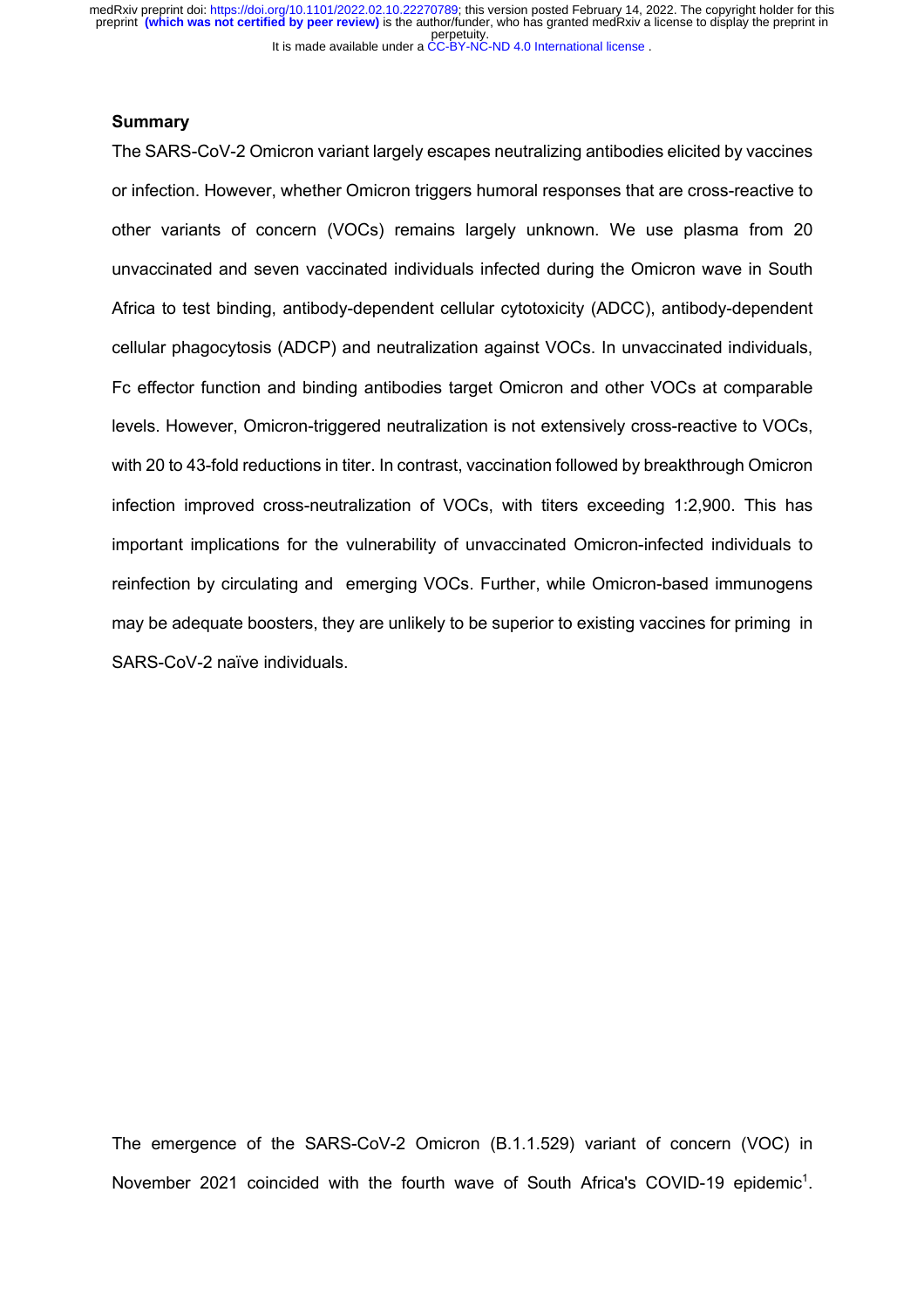Omicron is defined by multiple mutations across its genome, including more than 30 mutations in the spike protein, many of which are associated with immune evasion<sup>1</sup>. These mutations confer neutralization escape across multiple vaccine platforms and in donors previously infected with other variants $2-5$ .

In contrast to neutralization, antibody binding to the Omicron variant is preserved, as previously observed for other  $VOCs<sup>6,7</sup>$ . Although Fc receptor binding has been shown to be substantially reduced against Omicron<sup>8</sup>, functional Fc effector responses have not yet been reported. The ability of antibodies to bind the Omicron spike suggests that cytotoxic effector functions driven by antibodies may also be retained, as for earlier  $VOCs<sup>9,10</sup>$ . This, along with the finding that T cells triggered by either infection or vaccination are cross-reactive for Omicron<sup>11–13</sup>, likely contributes to maintained vaccine effectiveness against severe disease following Omicron infection $14$ .

While there is substantial data showing that Omicron evades neutralizing immune responses, little is known about the humoral response that Omicron infection itself triggers. Defining the capacity of Omicron to trigger cross-reactive binding, neutralizing and Fc effector responses antibodies will inform its potential to protect from reinfection by currently circulating or emerging VOCs. This is of particular relevance for developing countries such as South Africa, where vaccination levels are low and genomic surveillance indicates continued circulation of Delta and potentially C.1.2 and Beta which were still circulating in December 2021. Secondly, these data inform the potential immunogenicity of Omicron-based vaccines which are under development by several companies.

Plasma from individuals infected in the fourth wave of COVID-19 pandemic in South Africa were used to assess cross-reactivity against different VOCs for binding, Fc effector function and neutralization. Plasma was used from 27 hospitalized individuals from Tshwane District Hospital recruited between 25 November 2021 and 20 December 2021 when Omicron was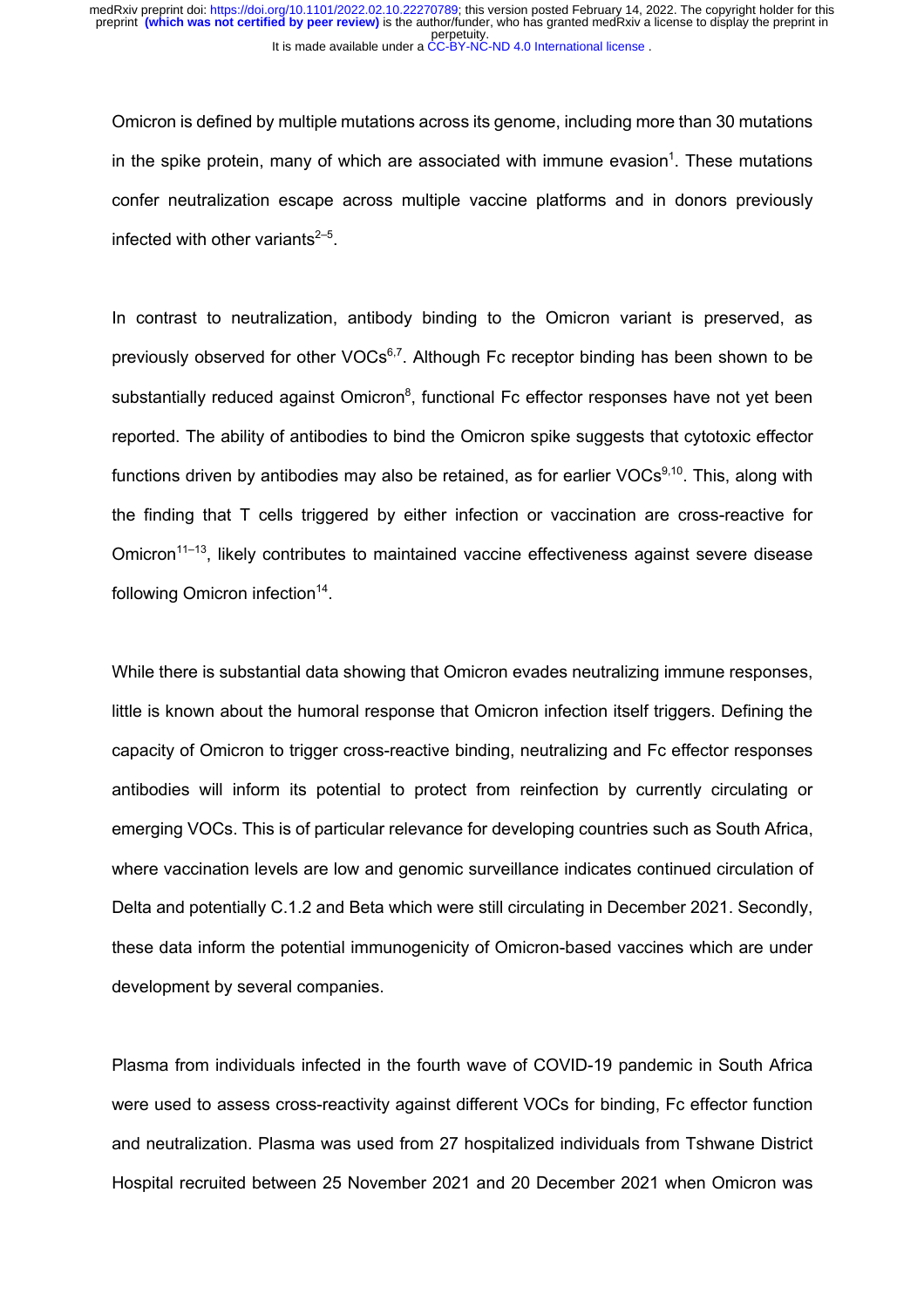responsible for  $>90\%$  of infections<sup>1</sup> (Table S1). Of these, seven plasma samples had matched nasal swabs available and all were confirmed as Omicron BA.1 infections by sequencing. Twenty individuals were unvaccinated with no history of previous symptomatic COVID-19 infection. Seven individuals had previously been vaccinated with either one dose of Ad26.CoV2.S (n=2) or two doses of BNT162b2 (n=5) at least 56 days (56-163 days) prior to infection. Samples were taken a median of four days (1-10 days) after a positive PCR test. The median ages of the vaccinated individuals were similar to those of the unvaccinated group (58 and 64 respectively), and infections ranged from mild to severe as determined by WHO scoring (Table S1).

We first compared binding antibody levels, as measured by enzyme-linked immunosorbent assay (ELISA) against the ancestral D614G, Beta, Delta and Omicron spikes. In unvaccinated individuals, binding antibody titers against Omicron were highest, as expected, and were detectable in all donors. Although we observed statistically significant 2.2, 1.8 and 1.7-fold decreases in binding to D614G, Beta and Delta respectively in this group, Omicron-triggered antibodies were fairly cross-reactive for all variants tested, losing activity against other VOCs in 10-25% of individuals (Figure 1A, C). In previously vaccinated individuals who experienced breakthrough infection with Omicron, binding was substantially higher against Omicron than in unvaccinated individuals (geometric mean titer (GMT) of 2.92 versus 1.92) (Figure 1B, C). Furthermore, antibodies from these vaccinated individuals exhibited higher levels of crossreactivity against all variants, and no significant fold losses were observed (Figure 1B).

As spike binding antibodies perform Fc effector functions known to contribute to reduced disease severity and vaccine efficacy<sup>15,16</sup>, we examined antibody dependent cellular phagocytosis (ADCP) and antibody dependent cellular cytotoxicity (ADCC) in both groups. For unvaccinated individuals, ADCP against Omicron was detected in all 20 individuals with a geometric mean (GM) score of 32 (Figure 1D). Against VOCs, we observed less than two-fold reduction in activity across variants with 15%, 25% and 10% of individuals losing ADCP activity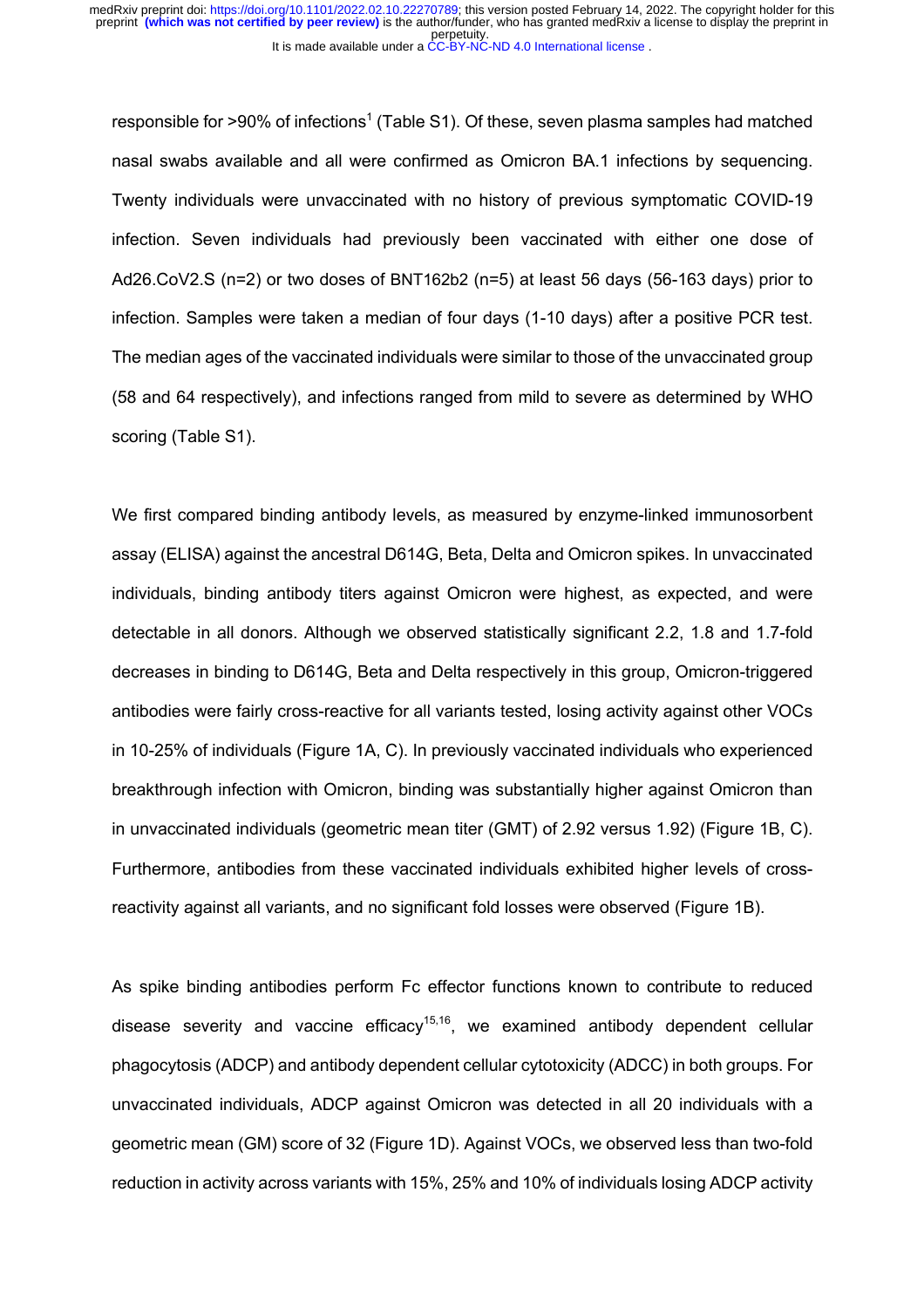against D614G, and Beta and Delta respectively. For vaccinated individuals, non-significant reductions against D614G, Beta and Delta were observed relative to Omicron and all donors exhibited activity against the panel of VOC tested here (Figure 1E). Compared to unvaccinated individuals, significantly higher levels of ADCP were observed in vaccinated individuals infected with Omicron, mirroring the binding antibodies (Figure 1E, F).

In contrast to binding and ADCP, ADCC in unvaccinated individuals showed significant losses against D614G (3-fold loss) and Beta (4-fold loss). However, like ADCP and binding antibodies, ADCC activity against Delta was retained (Figure 1G). In this group, Omicrontriggered ADCC was undetectable against D614G and Beta in 25% and 30% of plasma samples, respectively. After previous vaccination, Omicron breakthrough infections resulted in overall preservation of ADCC against VOCs, with only one individual showing undetectable activity against Delta (Figure 1H). Levels of ADCC in previously vaccinated donors were significantly higher than those in unvaccinated individuals, with the exception of Delta, where similar ADCC activity was observed in both groups (Figure 1I).

Lastly, we measured neutralizing antibody responses to Omicron, and assessed their crossreactivity for VOCs. In addition to those variants tested for Fc effector function, we also tested C.1.2, a variant with several neutralization evasive mutations, which circulated at low levels during the third and fourth COVID-19 waves in South Africa<sup>17</sup>. Against Omicron, unvaccinated individuals showed potent neutralization, with a GMT of 4,288. However, against VOCs, we saw dramatic reductions of 27-, 43-, 23- and 20-fold in titer for D614G, Beta, C.1.2 and Delta, respectively, and knock out ranging from 27% to 45% of plasma tested (Figure 2A), particularly evident for Beta. This loss of neutralization was mitigated by prior vaccination, with all seven breakthrough infections resulting in a significantly increased GMT of 12,197 against Omicron, and high titers against all VOCs (25,263 for D614G; 2,913 for Beta; 4,506 against C.1.2 and 3004 against Delta) (Figure 2B, C). These greatly enhanced titers resulted in far greater fold increases between previously vaccinated individuals and unvaccinated individuals (158, 29,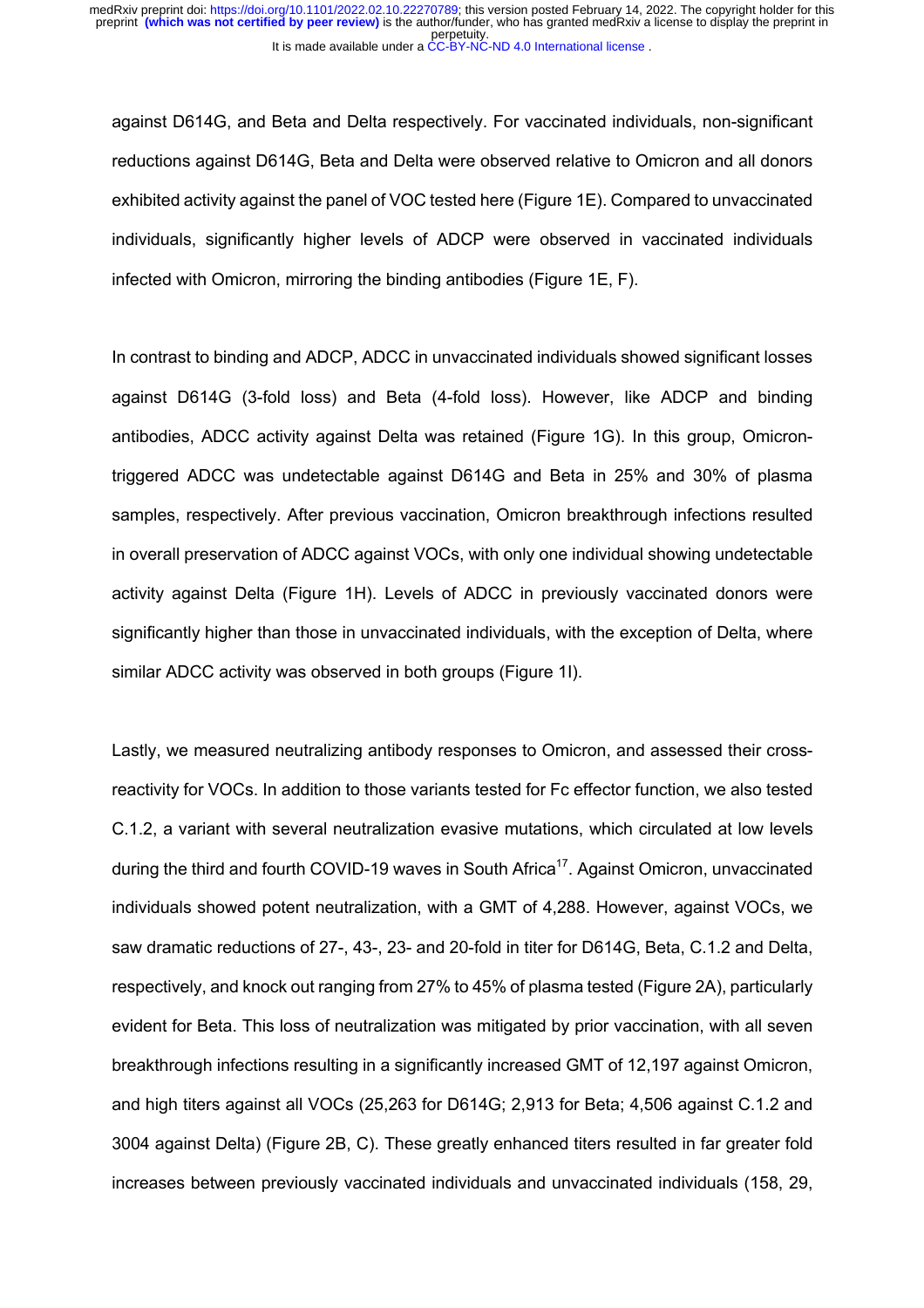It is made available under a CC-BY-NC-ND 4.0 International license. perpetuity. preprint **(which was not certified by peer review)** is the author/funder, who has granted medRxiv a license to display the preprint in medRxiv preprint doi: [https://doi.org/10.1101/2022.02.10.22270789;](https://doi.org/10.1101/2022.02.10.22270789) this version posted February 14, 2022. The copyright holder for this

14 and 3-fold for D614G, Beta, Delta and Omicron respectively) compared to those seen for Fc effector functions and binding which ranged from 1 to 3 fold (Figure 1 C, F, I). Notably, Omicron infection elicited robust and similar neutralization titers against itself regardless of vaccination status.

While the neutralization resistance of Omicron is now well-defined, here we address the question of how effectively Omicron-elicited antibodies target D614G and other VOCs. We show that in previously unvaccinated individuals, Omicron-triggered antibodies bind and perform Fc effector function with only slight loss against VOCs. However, neutralization was significantly compromised against VOCs, indicating limited neutralization cross-reactivity of antibodies elicited by Omicron. In contrast, vaccinated individuals who subsequently became infected with Omicron, showed greatly improved cross-reactivity with high titers against Omicron, D614G (one amino acid different from the vaccine spike), Beta, Delta and C.1.2.

We and others have previously shown that Fc effector function is largely preserved against VOCs in both convalescent and vaccine-elicited plasma $9,10$ . Also, as with neutralization, we have shown that Fc effector function triggered by Beta is substantially more cross-reactive compared to antibodies elicited by D614G, indicating that the spike sequence of the eliciting immunogen impacts the extent of ADCC cross-reactivity  $9,18$ . Here, we show that Omicron infection similarly triggers differential ADCC cross-reactivity, with significantly decreased activity against D614G and Beta, but not Delta. This observation extended to vaccinated individuals, where even boosted ADCC was still significantly poorer against Beta. This differential targeting of ADCC-mediating antibodies indicates that they may preferentially bind sites that differ between Omicron and other VOCs. Alternatively, different VOCs may trigger antibodies with varied glycosylations and isotype, both of which are known to modulate Fc effector function<sup>19</sup>.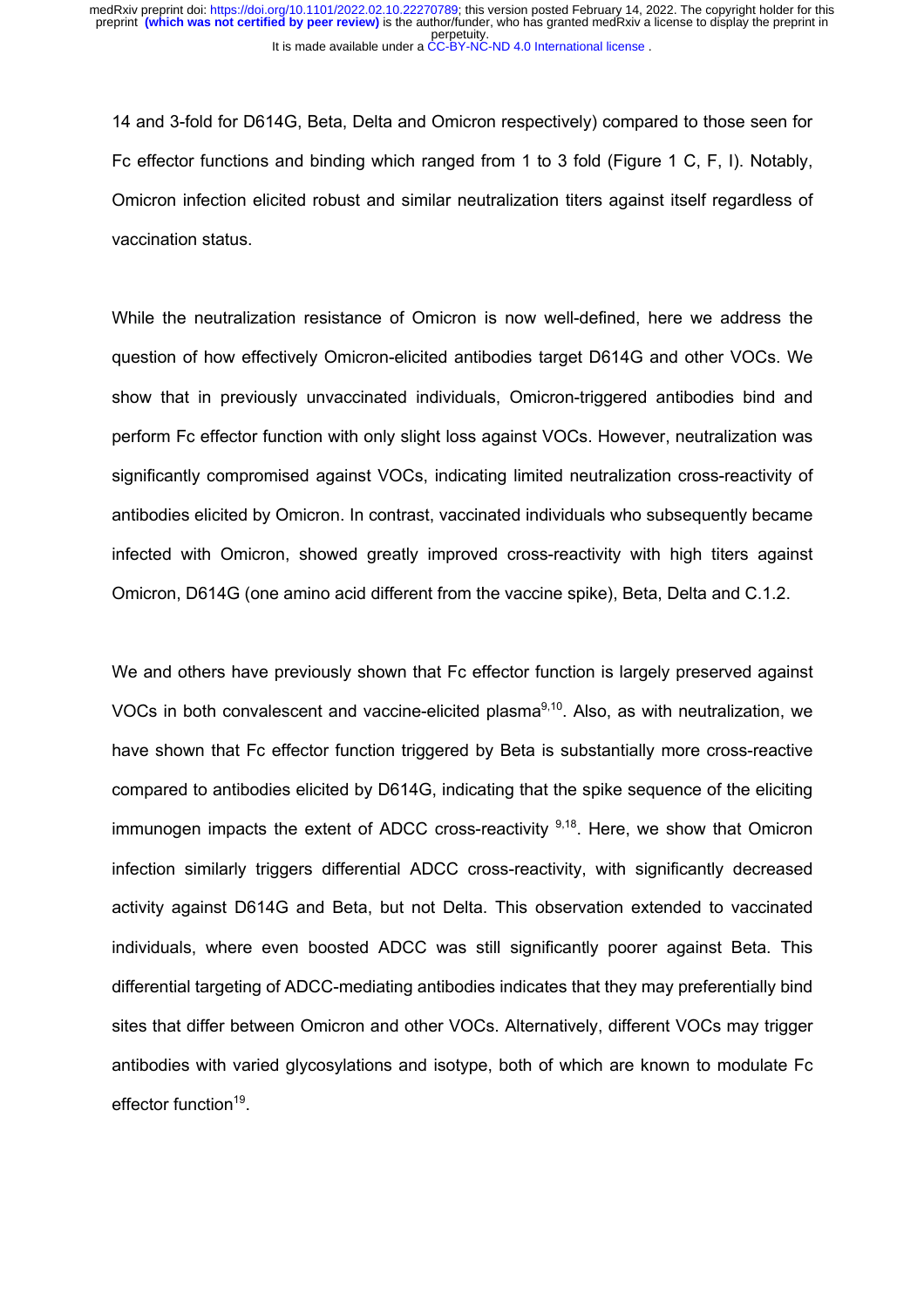This differential immune imprinting by VOCs was also confirmed for neutralization in this study in both unvaccinated and vaccinated Omicron-infected individuals. The highest titers in unvaccinated individuals were to the infection-matched Omicron. In contrast, in previously vaccinated individuals with breakthrough Omicron infections, high titers were observed against both D614G and Omicron; sequences that match the vaccine and infecting spikes to which these donors have been exposed. This is consistent with our previous studies indicating that the sequence of the infecting spike impacts the quality of the neutralization, suggesting imprinting of the immune response $20$ .

We and others have shown that humoral function is significantly boosted in individuals with breakthrough infections after vaccination<sup>21–23</sup>. This study confirms that this is also true of Omicron breakthrough infections, with a 153-fold increase in titers to D614G in vaccinated compared to unvaccinated individuals, consistent with other studies $23-25$ . We also extend our previous study, where we showed ADCC was boosted by breakthrough infection, to include ADCP, confirming that this applies to other Fc effector functions $2^1$ .

In the absence of vaccination, Omicron-elicited humoral responses, while potent against the matched Omicron spike, show significantly less activity against VOCs. Thus, while highly immunogenic, Omicron does not elicit cross-neutralizing responses. This is consistent with a decrease in the ability of plasma from unvaccinated individuals to neutralize Delta compared to Omicron following Omicron infection<sup>25</sup>. This may result in risk of reinfection in this unvaccinated group with other variants that continued to circulate and evolve in South Africa at the time of this study, albeit at low levels including Beta, Delta and C.1.2.

Our data also have implications for the design of second-generation vaccines based on Omicron, suggesting that this may not trigger cross-reactive *de novo* responses in SARS-CoV-2 naive individuals. This is supported by immunogenicity studies, where Delta-infected mice elicited broadly protective antibodies, but Omicron-infected mice failed to mount responses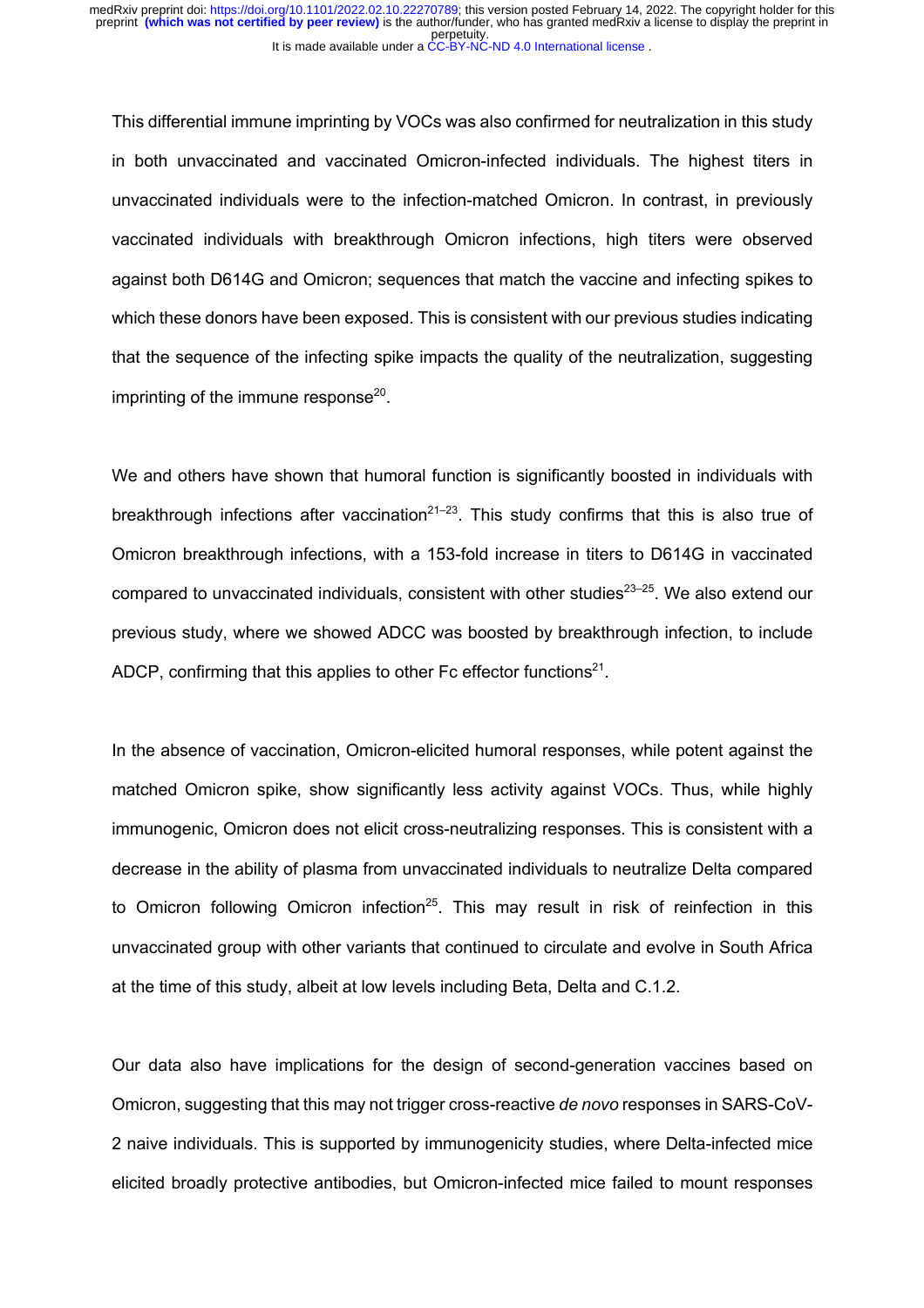against other VOCs<sup>23</sup>. In addition, immunization of mice with a receptor binding domain (RBD)based Omicron mRNA vaccine only elicited strain-specific neutralization<sup>26</sup>. In support of this study and others<sup>27</sup>, our data also suggests that Omicron is highly immunogenic, eliciting comparable neutralization titers irrespective of vaccination status but only in terms of a strainspecific response. Given the significant boost we see against Omicron in vaccinated individuals, Omicron boosters may be effective in seropositive individuals, a group that exceeds 70% in South Africa<sup>28</sup>. However, in a comparison of mRNA-1273 vaccinated rhesus macaques boosted with either mRNA-Omicron or mRNA-1273, Omicron boosted animals showed lower titers than those with a homologous mRNA-1273 boost<sup>29</sup>. Overall, these data suggest that boosting individuals with or without immunity with vaccines specific for Omicron is unlikely to be superior to existing regimens.

Our study is limited by the fact that we cannot rule out prior asymptomatic infection, and that viral sequences confirming Omicron infection are available only for a subset of samples. However, we note that Omicron overwhelmingly dominated infections during the wave in which these individuals were tested<sup>1</sup>. Further, the median age of individuals in this study is advanced (58 years) and may contribute to comprised cross-reactivity noted for unvaccinated individuals. Given the high prevalence of global seropositivity, through vaccination or previous infection, the ability to measure the response to Omicron infection in naive samples is limited. As such our study offers valuable insights into the usefulness of Omicron as an immunogen, the potential risk of reinfection in unvaccinated individuals, and the observation that crossreactive responses are greatly improved by vaccination.

#### **Acknowledgements**

We acknowledge the participants who volunteered for this study and thank W van Hougenhouck-Tulleken for database support. We thank Rajiev Ramlall for assistance with participant recruitment at Tshwane District Hospital and Daniel Amoako and Jennifer Giandhari for sequencing support. The parental soluble spike was provided by J McLellan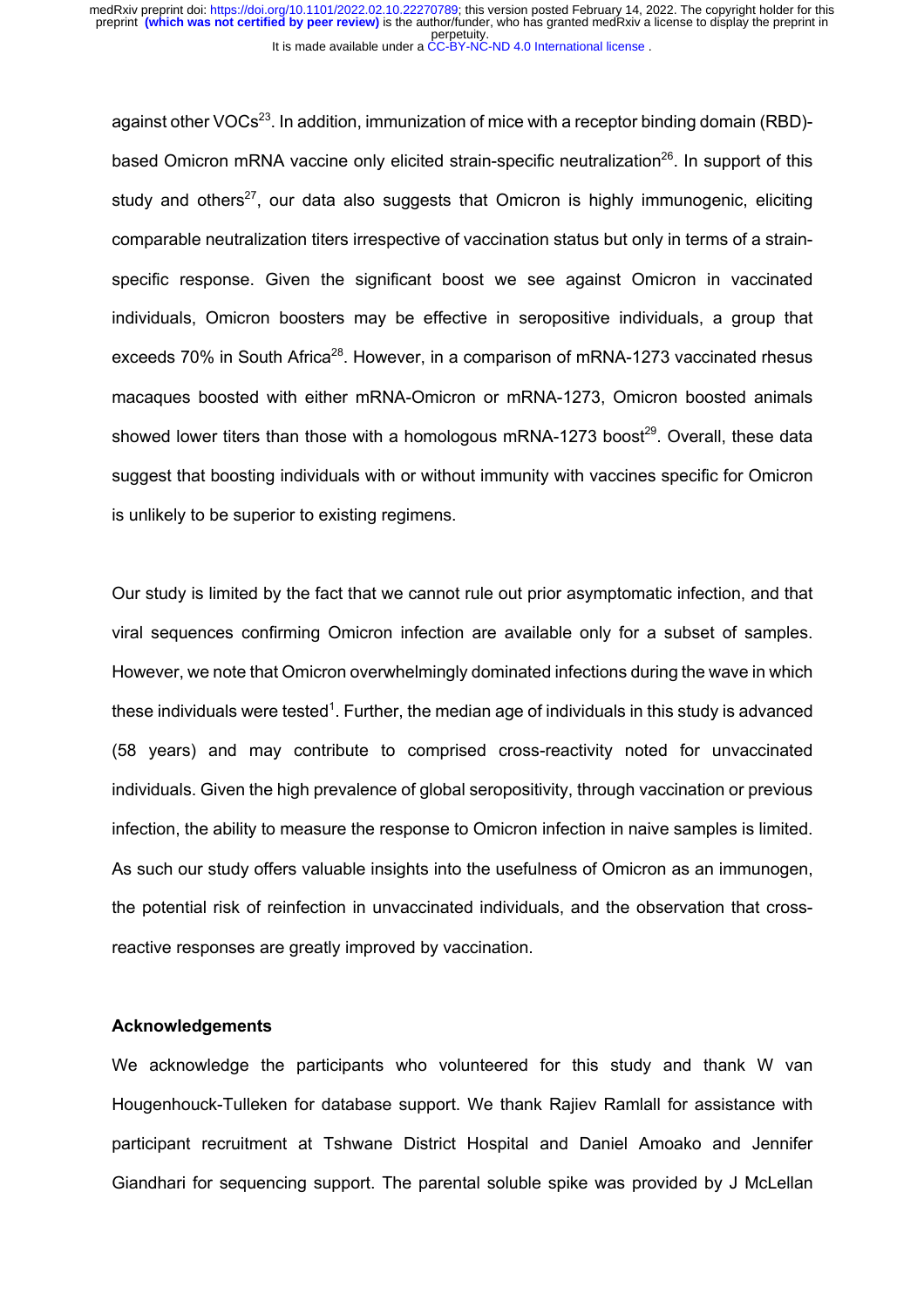(University of Texas) and parental pseudovirus plasmids by Drs E Landais and D Sok (IAVI). PLM is supported by the South African Research Chairs Initiative of the Department of Science and Innovation and National Research Foundation of South Africa, the SA Medical Research Council SHIP program, the Centre for the AIDS Programme of Research in South Africa (CAPRISA). We acknowledge funding from the Bill and Melinda Gates Foundation, through the Global Immunology and Immune Sequencing for Epidemic Response (GIISER) program. SIR is a L'Oreal/UNESCO Women in Science South Africa Young Talents awardee.

### **Author contributions**

S.I.R designed the study, performed experiments, analyzed the data and wrote the manuscript. N.P.M and H.S performed Fc experiments and analyzed data. V.S.M, N.M and T.M performed neutralization assays. B.E.L, B.O. and F.A. produced spikes and variant plasmids. F.A and Z.M performed ELISA assays supervised by T.M.G. M.A. vdM processed samples which were recruited by Z. dB., T.R d. V., A.B. and G.vdB. V.U, T.R. and M.T.B established the Pretoria COVID-19 study which provided participant samples from the Tshwane District Hospital. A.S, A.M, H.T., M.V., and TdO performed SARS-CoV-2 sequencing. PLM conceptualized the study and wrote the manuscript.

#### **Declaration of Interests**

All authors declare no competing interests.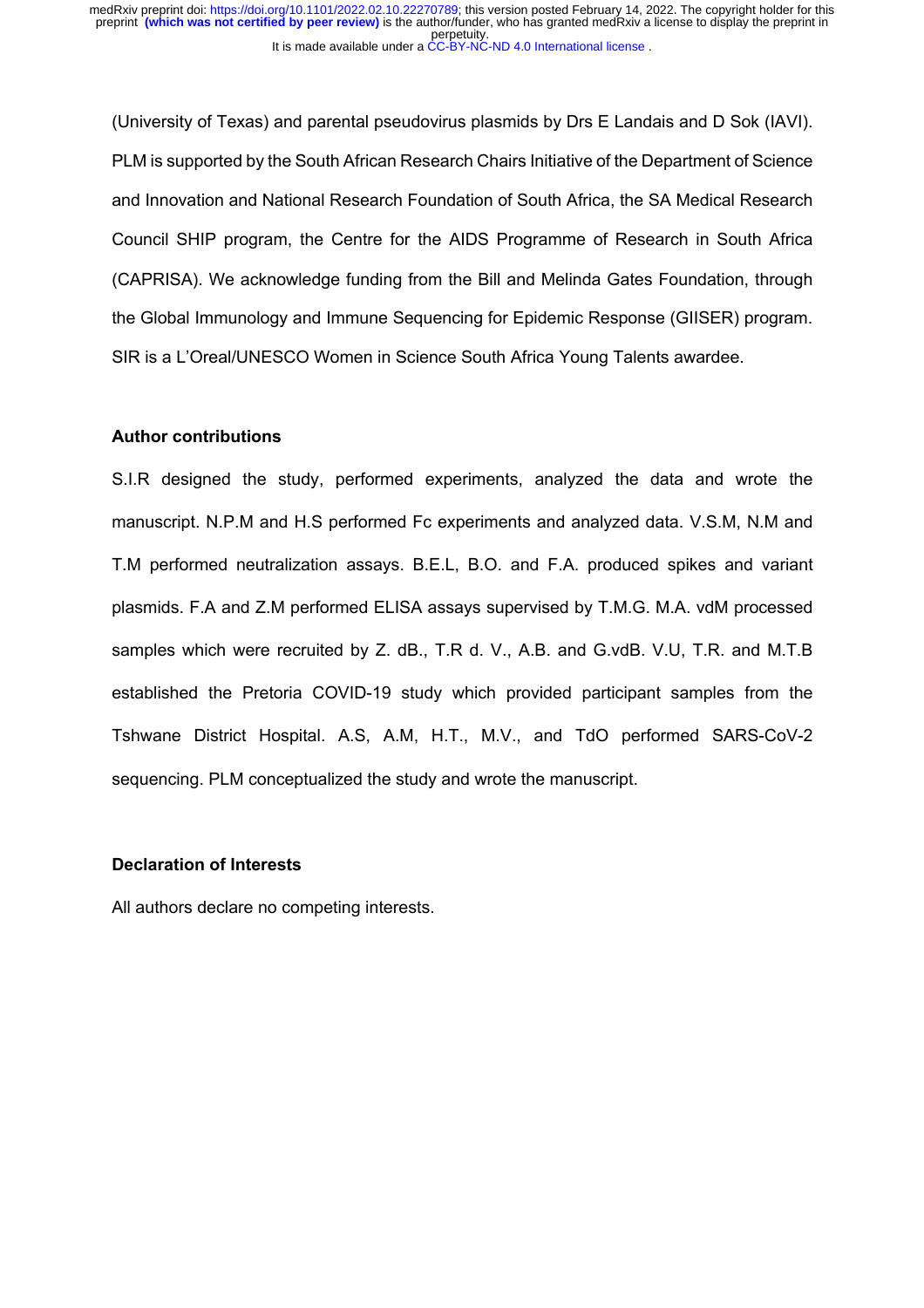perpetuity. medRxiv preprint doi: [https://doi.org/10.1101/2022.02.10.22270789;](https://doi.org/10.1101/2022.02.10.22270789) this version posted February 14, 2022. The copyright holder for this<br>preprint (which was not certified by peer review) is the author/funder, who has grante

It is made available under a CC-BY-NC-ND 4.0 International license.

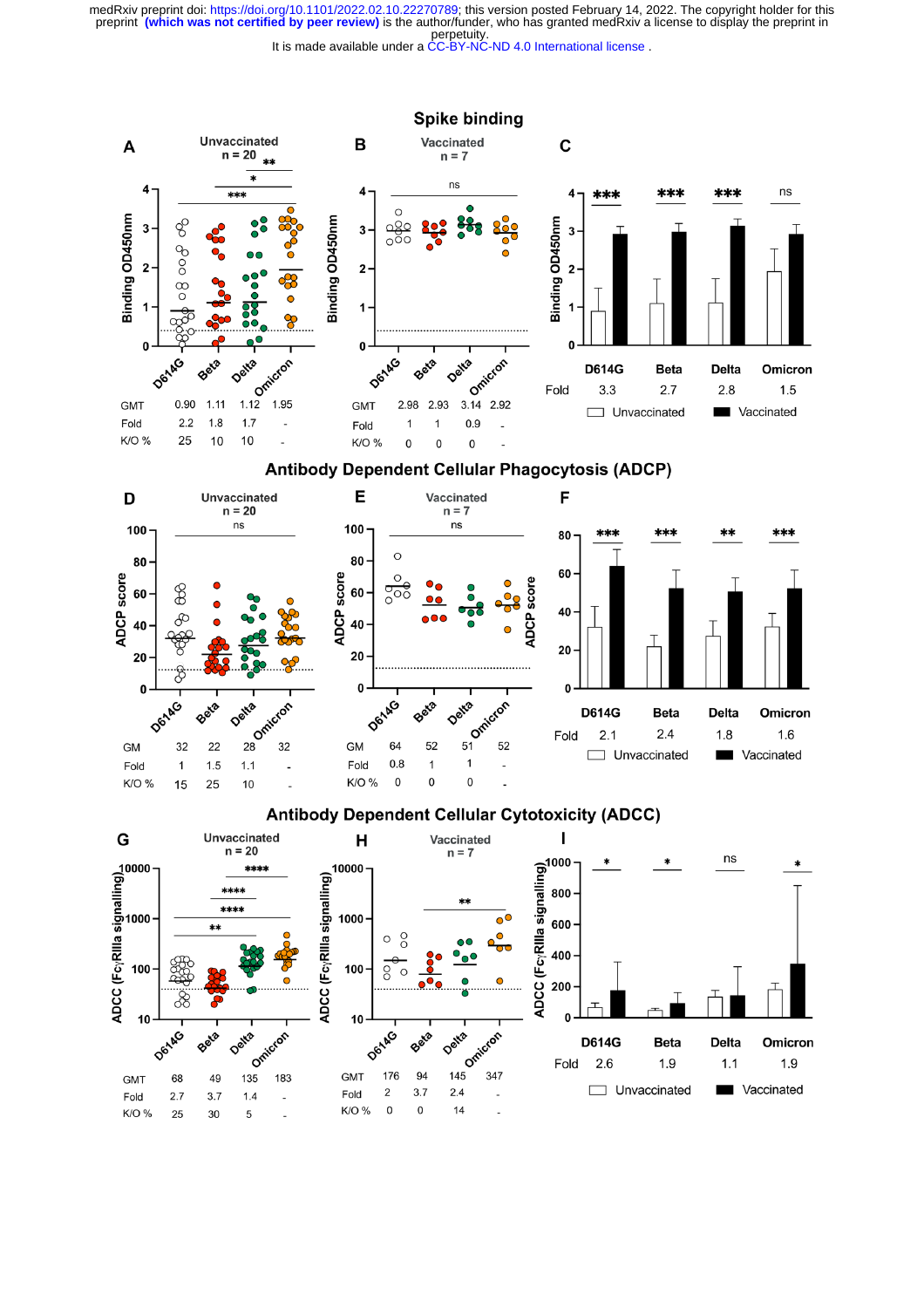perpetuity. medRxiv preprint doi: [https://doi.org/10.1101/2022.02.10.22270789;](https://doi.org/10.1101/2022.02.10.22270789) this version posted February 14, 2022. The copyright holder for this<br>preprint (which was not certified by peer review) is the author/funder, who has grante

It is made available under a CC-BY-NC-ND 4.0 International license.

#### **Figure 1: Binding and Fc effector function elicited by Omicron infection is cross-**

#### **reactive against several variants of concern**

Antibody binding measured by ELISA in (A) unvaccinated individuals (n =20) or (B) individuals vaccinated with either one dose of Ad26.CoV.2S or two doses of BNT162b2 (n=7) and infected by Omicron against D614G, Beta, Delta and Omicron spike proteins. (C) Bars show geometric mean binding titers for vaccinated (black) and unvaccinated (white) individuals against variants of concern. Antibody-dependent cellular phagocytosis (ADCP) of (D) unvaccinated and (E) vaccinated individuals is represented as the percentage of monocytic cells that take up spike coated beads (D614G, Beta, Delta and Omicron) multiplied by their geometric mean fluorescence intensity (MFI). (F) Bars show geometric mean ADCP scores for vaccinated (black) and unvaccinated (white) individuals against variants of concern. Antibody dependent cellular cytotoxicity (ADCC) in (G) unvaccinated and (H) vaccinated individuals shown as relative light units (RLU) signaling through Fc<sub>Y</sub>RIIIa expressing cells. (I) Bars show geometric mean activity for vaccinated (black) and unvaccinated (white) individuals against variants of concern. All data are representative of two independent experiments. For dot plots, lines indicate geometric mean titer (GMT) also represented below the plot with fold decrease and knock-out (K/O) of activity for other variants as a percentage relative to Omicron. Dotted lines indicate the limit of detection of the particular assay. For bar charts, bars indicate median of function, with error bars showing standard deviations with fold decreases relative to vaccinated individuals indicated below the plot. Statistical significance across variants is shown by Friedman test with Dunn's correction and between vaccinated and unvaccinated samples by the Mann Whitney test.  $*p<0.05$ ;  $*p<0.01$ ;  $**p<0.001$ ;  $***p<0.0001$  and ns = non-significant.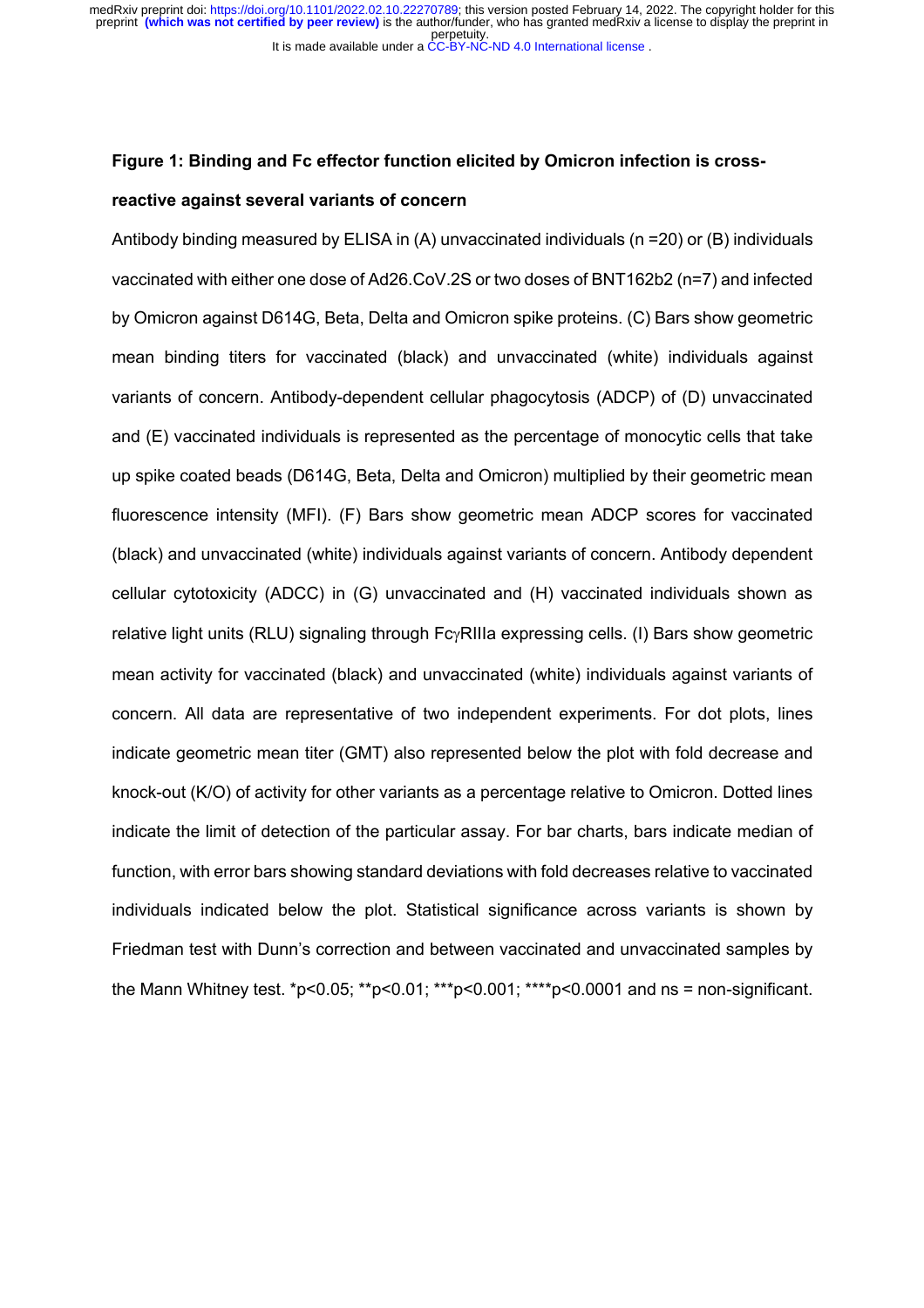perpetuity. preprint **(which was not certified by peer review)** is the author/funder, who has granted medRxiv a license to display the preprint in medRxiv preprint doi: [https://doi.org/10.1101/2022.02.10.22270789;](https://doi.org/10.1101/2022.02.10.22270789) this version posted February 14, 2022. The copyright holder for this

It is made available under a CC-BY-NC-ND 4.0 International license.



**Figure 2: Omicron triggers cross-variant neutralizing antibodies which are broadened by vaccination** 

Neutralization titer (ID<sub>50</sub>) of Omicron-infected plasma against D614G, Beta, C.1.2, Delta and Omicron pseudoviruses shown for (A) unvaccinated individuals (n=20) or (B) individuals vaccinated with either one dose of Ad26.CoV.2S or two doses of BNT162b2 (n=7). Lines indicate geometric mean titer (GMT) also represented below the plot with fold decrease and knockout (K/O) of activity for other variants as a percentage relative to Omicron. Dotted lines indicate the limit of detection of the assay. Statistical significance across variants is shown by Friedman test with Dunns correction. (C) Bars show geometric mean neutralization titers for vaccinated (black) and unvaccinated (white) individuals against variants of concern with error bars showing standard deviations with fold decreases relative to vaccinated individuals indicated below the plot. Statistical significance between vaccinated and unvaccinated samples by the Mann Whitney test.  $*p<0.05$ ;  $*p<0.01$ ;  $**p<0.001$ ;  $**p<0.0001$  and ns = non-significant. All data are representative of two independent experiments.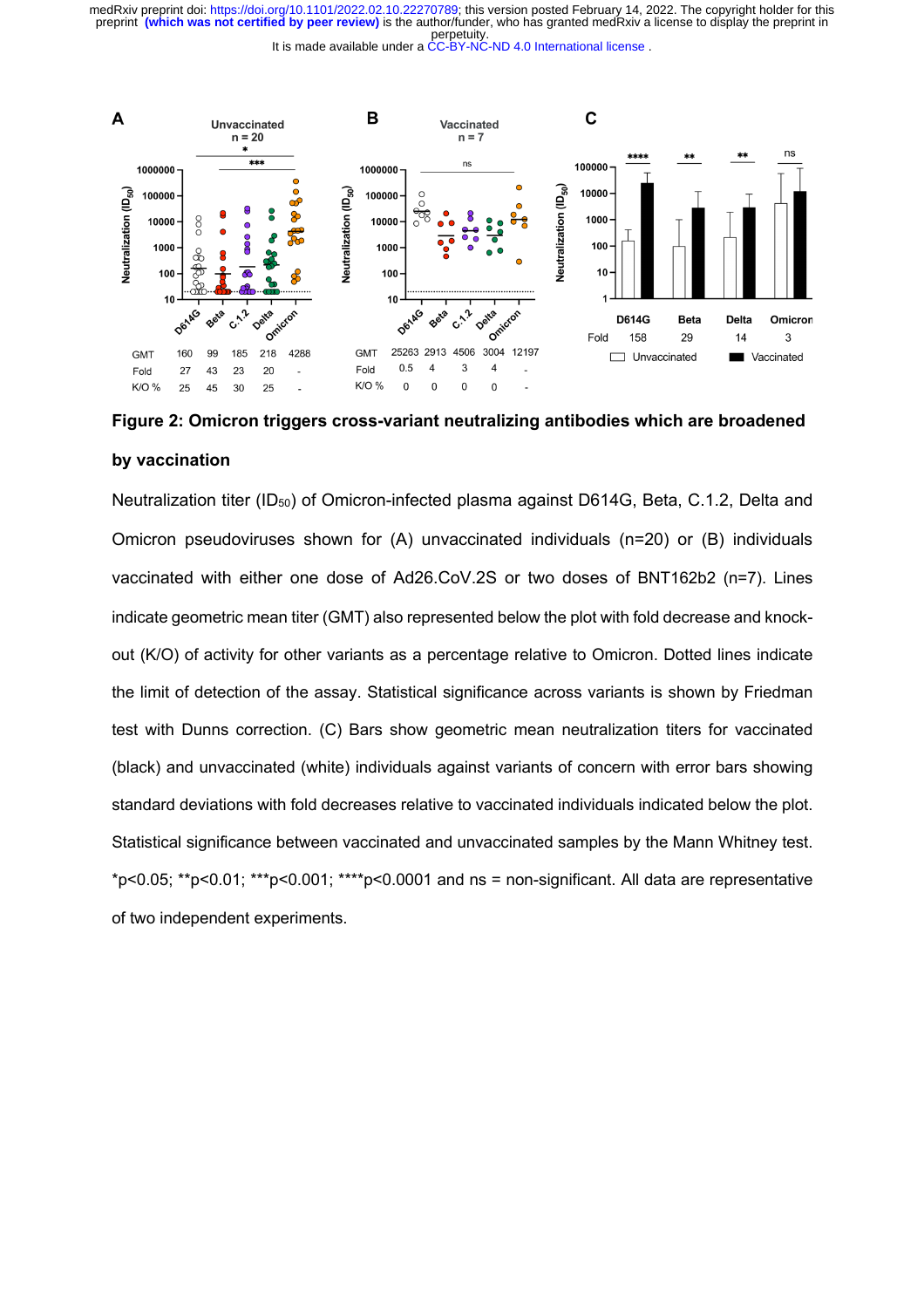perpetuity. preprint **(which was not certified by peer review)** is the author/funder, who has granted medRxiv a license to display the preprint in medRxiv preprint doi: [https://doi.org/10.1101/2022.02.10.22270789;](https://doi.org/10.1101/2022.02.10.22270789) this version posted February 14, 2022. The copyright holder for this

It is made available under a CC-BY-NC-ND 4.0 International license.

| Study number  | Age       | Gender | Days sampled post infection | <b>Vaccination status</b> | Days since vaccination   | <b>Sequence</b> | Severity |
|---------------|-----------|--------|-----------------------------|---------------------------|--------------------------|-----------------|----------|
| COV132        | 36-40     | Male   | q                           | Unvaccinated              |                          | Not sequenced   | Severe   |
| COV140        | $26 - 30$ | Female |                             | Unvaccinated              | $\overline{\phantom{a}}$ | Not sequenced   | Mild     |
| COV145        | 16-20     | Female | 3                           | Unvaccinated              |                          | Omicron         | Mild     |
| COV149        | 60-65     | Female | 3                           | Unvaccinated              |                          | Not sequenced   | Mild     |
| COV157        | 66-70     | Male   | 4                           | Unvaccinated              | ٠                        | Omicron         | Moderate |
| <b>COV158</b> | 66-70     | Female | 6                           | Unvaccinated              |                          | Not sequenced   | Moderate |
| COV159        | $20 - 25$ | Male   | 6                           | Unvaccinated              |                          | Not sequenced   | Mild     |
| COV162        | 56-60     | Male   | 5                           | Unvaccinated              | $\overline{\phantom{a}}$ | Not sequenced   | Moderate |
| COV165        | 60-65     | Female | 4                           | Unvaccinated              |                          | Not sequenced   | Moderate |
| COV166        | 56-60     | Male   | 4                           | Unvaccinated              |                          | Not sequenced   | Severe   |
| COV167        | 60-65     | Female | 8                           | Unvaccinated              | $\overline{\phantom{a}}$ | Not sequenced   | Severe   |
| COV176        | 70-75     | Male   | 2                           | Unvaccinated              |                          | Not sequenced   | Moderate |
| <b>COV178</b> | 60-65     | Female | 2                           | Unvaccinated              |                          | Omicron         | Moderate |
| COV183        | 26-30     | Male   | 2                           | Unvaccinated              | ٠                        | Not sequenced   | Mild     |
| COV184        | 56-60     | Male   | 1                           | Unvaccinated              |                          | Not sequenced   | Moderate |
| <b>COV185</b> | 46-50     | Female | 1                           | Unvaccinated              |                          | Not sequenced   | Moderate |
| COV186        | 56-60     | Male   | 10                          | Unvaccinated              | $\overline{\phantom{a}}$ | Omicron         | Moderate |
| <b>COV187</b> | 30-35     | Female | 3                           | Unvaccinated              |                          | Not sequenced   | Mild     |
| <b>COV189</b> | 46-50     | Male   | 5                           | Unvaccinated              |                          | Not sequenced   | Moderate |
| COV190        | 30-35     | Female | 4                           | Unvaccinated              |                          | Omicron         | Mild     |
| COV151        | 46-50     | Male   | 1                           | One dose Ad26.CoV2.S      | 56                       | Omicron         | Severe   |
| <b>COV182</b> | 36-40     | Male   | 3                           | One dose Ad26.CoV2.S      | Unknown                  | Not sequenced   | Mild     |
| COV131        | 56-60     | Female | 4                           | Two doses BNT162b2        | 109                      | Not sequenced   | Severe   |
| COV135        | 80-85     | Male   | 5                           | Two doses BNT162b2        | 72                       | Omicron         | Mild     |
| <b>COV138</b> | 66-70     | Male   | 5                           | Two doses BNT162b2        | Unknown                  | Not sequenced   | Moderate |
| COV161        | 60-65     | Female | 5                           | Two doses BNT162b2        | 112                      | Not sequenced   | Mild     |
| COV181        | 70-75     | Male   | 4                           | Two doses BNT162b2        | 163                      | Not sequenced   | Severe   |

### **Table S1: Demographic and clinical description of the cohort**

# **References**

- 1. Viana R, Moyo S, Amoako DG, Tegally H, Scheepers C, Althaus CL, et al. Rapid epidemic expansion of the SARS-CoV-2 Omicron variant in southern Africa. Nature [Internet]. 2022; Available from: https://doi.org/10.1038/s41586-022-04411-y
- 2. Sievers BL, Chakraborty S, Xue Y, Gelbart T, Gonzalez JC, Cassidy AG, et al. Antibodies elicited by SARS-CoV-2 infection or mRNA vaccines have reduced neutralizing activity against Beta and Omicron pseudoviruses. Sci Transl Med [Internet]. 2022 Jan 13;0(0):eabn7842. Available from: https://doi.org/10.1126/scitranslmed.abn7842
- 3. Schmidt F, Muecksch F, Weisblum Y, Da Silva J, Bednarski E, Cho A, et al. Plasma Neutralization of the SARS-CoV-2 Omicron Variant. N Engl J Med [Internet]. 2021 Dec 30; Available from: https://doi.org/10.1056/NEJMc2119641
- 4. Cele S, Jackson L, Khoury DS, Khan K, Moyo-Gwete T, Tegally H, et al. Omicron extensively but incompletely escapes Pfizer BNT162b2 neutralization. Nature [Internet]. 2021 Dec 23; Available from: https://doi.org/10.1038/s41586-021-04387-1
- 5. Garcia-Beltran WF, St. Denis KJ, Hoelzemer A, Lam EC, Nitido AD, Sheehan ML, et al. mRNA-based COVID-19 vaccine boosters induce neutralizing immunity against SARS-CoV-2 Omicron variant. Cell [Internet]. 2022;185(3):457-466.e4. Available from: https://www.sciencedirect.com/science/article/pii/S0092867421014963
- 6. Carreño JM, Alshammary H, Tcheou J, Singh G, Raskin A, Kawabata H, et al. Activity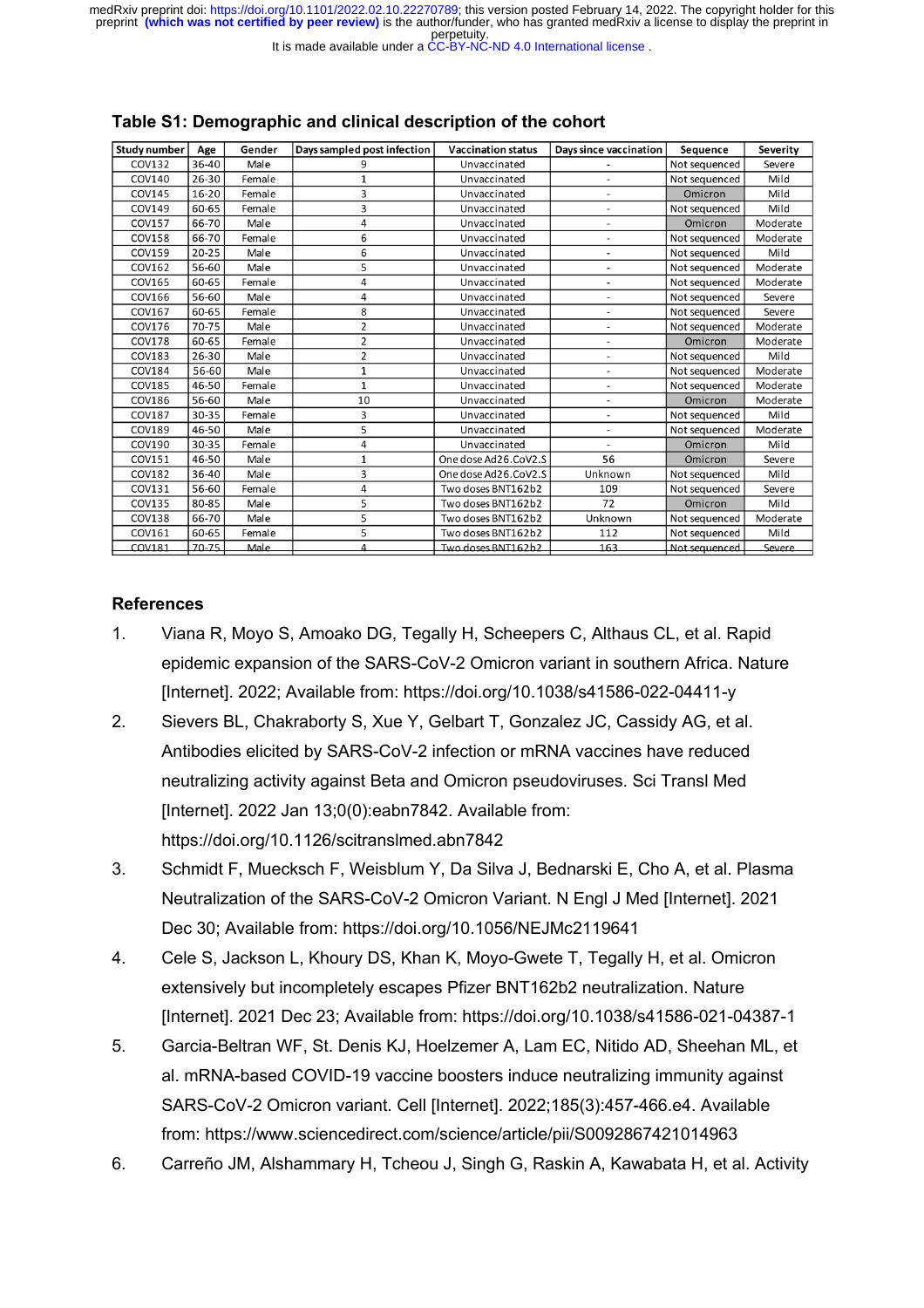of convalescent and vaccine serum against SARS-CoV-2 Omicron. Nature [Internet]. 2021 Dec 31; Available from: https://doi.org/10.1038/s41586-022-04399-5

- 7. Wibmer CK, Ayres F, Hermanus T, Madzivhandila M, Kgagudi P, Oosthuysen B, et al. SARS-CoV-2 501Y.V2 escapes neutralization by South African COVID-19 donor plasma. Nat Med [Internet]. 2021; Available from: https://doi.org/10.1038/s41591-021- 01285-x
- 8. Bartsch Y, Tong X, Kang J, Avendaño MJ, Serrano EF, García-Salum T, et al. Preserved Omicron Spike specific antibody binding and Fc-recognition across COVID-19 vaccine platforms. medRxiv [Internet]. 2021 Jan 1;2021.12.24.21268378. Available from: http://medrxiv.org/content/early/2021/12/27/2021.12.24.21268378.abstract
- 9. Richardson SI, Manamela NP, Motsoeneng BM, Kaldine H, Ayres F, Makhado Z, et al. SARS-CoV-2 Beta and Delta variants trigger Fc effector function with increased cross-reactivity. Cell Reports Med [Internet]. 2022 Jan 6;100510. Available from: https://doi.org/10.1016/j.xcrm.2022.100510
- 10. Kaplonek P, Fischinger S, Cizmeci D, Bartsch YC, Kang J, Burke JS, et al. mRNA-1273 vaccine-induced antibodies maintain Fc effector functions across SARS-CoV-2 variants of concern. Immunity [Internet]. 2022 Jan 6;S1074-7613(22)00030-9. Available from: https://pubmed.ncbi.nlm.nih.gov/35090580
- 11. Keeton R, Tincho MB, Ngomti A, Baguma R, Benede N, Suzuki A, et al. T cell responses to SARS-CoV-2 spike cross-recognize Omicron. Nature [Internet]. 2022 Jan 31; Available from: https://doi.org/10.1038/s41586-022-04460-3
- 12. Gao Y, Cai C, Grifoni A, Müller TR, Niessl J, Olofsson A, et al. Ancestral SARS-CoV-2-specific T cells cross-recognize the Omicron variant. Nat Med [Internet]. 2022 Jan 14; Available from: https://doi.org/10.1038/s41591-022-01700-x
- 13. Tarke A, Coelho CH, Zhang Z, Dan JM, Yu ED, Methot N, et al. SARS-CoV-2 vaccination induces immunological T cell memory able to cross-recognize variants from Alpha to Omicron. Cell [Internet]. 2022 Jan 6; Available from: https://doi.org/10.1016/j.cell.2022.01.015
- 14. Collie S, Champion J, Moultrie H, Bekker L-G, Gray G. Effectiveness of BNT162b2 Vaccine against Omicron Variant in South Africa. N Engl J Med [Internet]. 2022 Feb 3;386(5):494–6. Available from: https://doi.org/10.1056/NEJMc2119270
- 15. Yu J, Tostanoski LH, Peter L, Mercado NB, McMahan K, Mahrokhian SH, et al. DNA vaccine protection against SARS-CoV-2 in rhesus macaques. Science (80- ) [Internet]. 2020 Aug 14;369(6505):806–11. Available from: https://www.sciencemag.org/lookup/doi/10.1126/science.abc6284
- 16. Zohar T, Loos C, Fischinger S, Atyeo C, Wang C, Slein MD, et al. Compromised Humoral Functional Evolution Tracks with SARS-CoV-2 Mortality. Cell [Internet]. 2020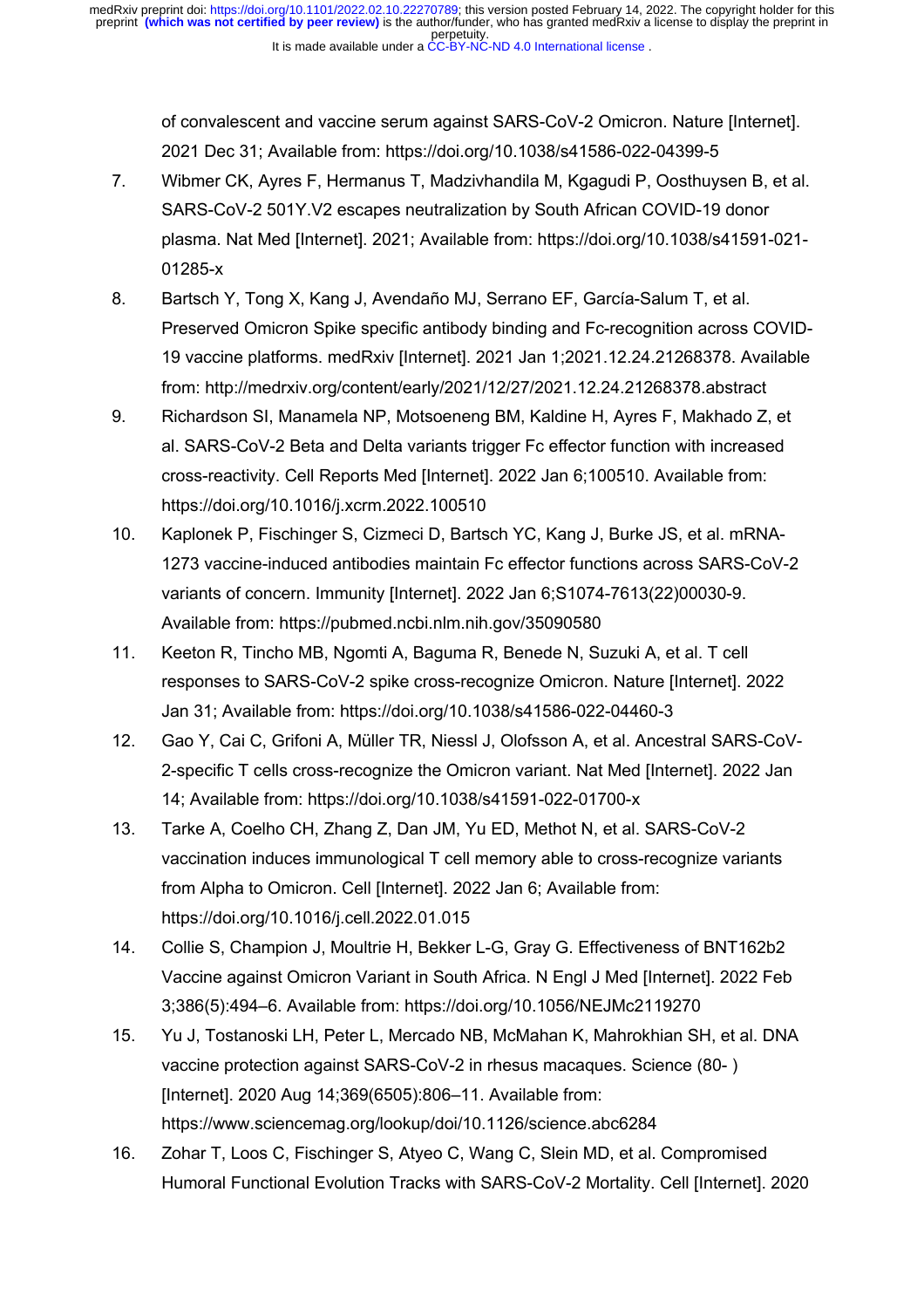Dec;183(6):1508-1519.e12. Available from: https://doi.org/10.1016/j.cell.2020.10.052

- 17. Scheepers C, Everatt J, Amoako DG, Tegally H, Wibmer CK, Mnguni A, et al. Emergence and phenotypic characterization of C.1.2, a globally detected lineage that rapidly accumulated mutations of concern. medRxiv [Internet]. 2021 Jan 1;2021.08.20.21262342. Available from: http://medrxiv.org/content/early/2021/09/24/2021.08.20.21262342.abstract
- 18. Moyo-Gwete T, Madzivhandila M, Makhado Z, Ayres F, Mhlanga D, Oosthuysen B, et al. Cross-Reactive Neutralizing Antibody Responses Elicited by SARS-CoV-2 501Y.V2 (B.1.351). N Engl J Med [Internet]. 2021 Apr 7;384(22):2161–3. Available from: https://doi.org/10.1056/NEJMc2104192
- 19. Jennewein MF, Alter G. The Immunoregulatory Roles of Antibody Glycosylation. Trends Immunol [Internet]. 2017 May;38(5):358–72. Available from: https://linkinghub.elsevier.com/retrieve/pii/S1471490617300273
- 20. Keeton R, Richardson SI, Moyo-Gwete T, Hermanus T, Tincho MB, Benede N, et al. Prior infection with SARS-CoV-2 boosts and broadens Ad26.COV2.S immunogenicity in a variant-dependent manner. Cell Host Microbe [Internet]. 2021;29(11):1611- 1619.e5. Available from: https://doi.org/10.1016/j.chom.2021.10.003
- 21. Kitchin D, Richardson SI, van der Mescht MA, Motlou T, Mzindle N, Moyo-Gwete T, et al. Ad26.COV2.S breakthrough infections induce high titers of neutralizing antibodies against Omicron and other SARS-CoV-2 variants of concern. medRxiv [Internet]. 2022 Jan 1;2021.11.08.21266049. Available from: http://medrxiv.org/content/early/2022/01/04/2021.11.08.21266049.abstract
- 22. Walls AC, Sprouse KR, Bowen JE, Joshi A, Franko N, Navarro MJ, et al. SARS-CoV-2 breakthrough infections elicit potent, broad, and durable neutralizing antibody responses. Cell [Internet]. 2022 Jan; Available from: https://www.sciencedirect.com/science/article/pii/S0092867422000691
- 23. Suryawanshi RK, Chen IP, Ma T, Syed AM, Simoneau CR, Ciling A, et al. Limited cross-variant immunity after infection with the SARS-CoV-2 Omicron variant without vaccination. medRxiv [Internet]. 2022 Jan 1;2022.01.13.22269243. Available from: http://medrxiv.org/content/early/2022/01/17/2022.01.13.22269243.abstract
- 24. Zhou R, To KK-W, Peng Q, Chan JM-C, Huang H, Yang D, et al. Vaccinebreakthrough infection by the SARS-CoV-2 omicron variant elicits broadly crossreactive immune responses. Clin Transl Med [Internet]. 2022 Jan 26;12(1):e720– e720. Available from: https://pubmed.ncbi.nlm.nih.gov/35083867
- 25. Khan K, Karim F, Cele S, San JE, Lustig G, Tegally H, et al. Omicron infection of vaccinated individuals enhances neutralizing immunity against the Delta variant. medRxiv [Internet]. 2022 Jan 1;2021.12.27.21268439. Available from: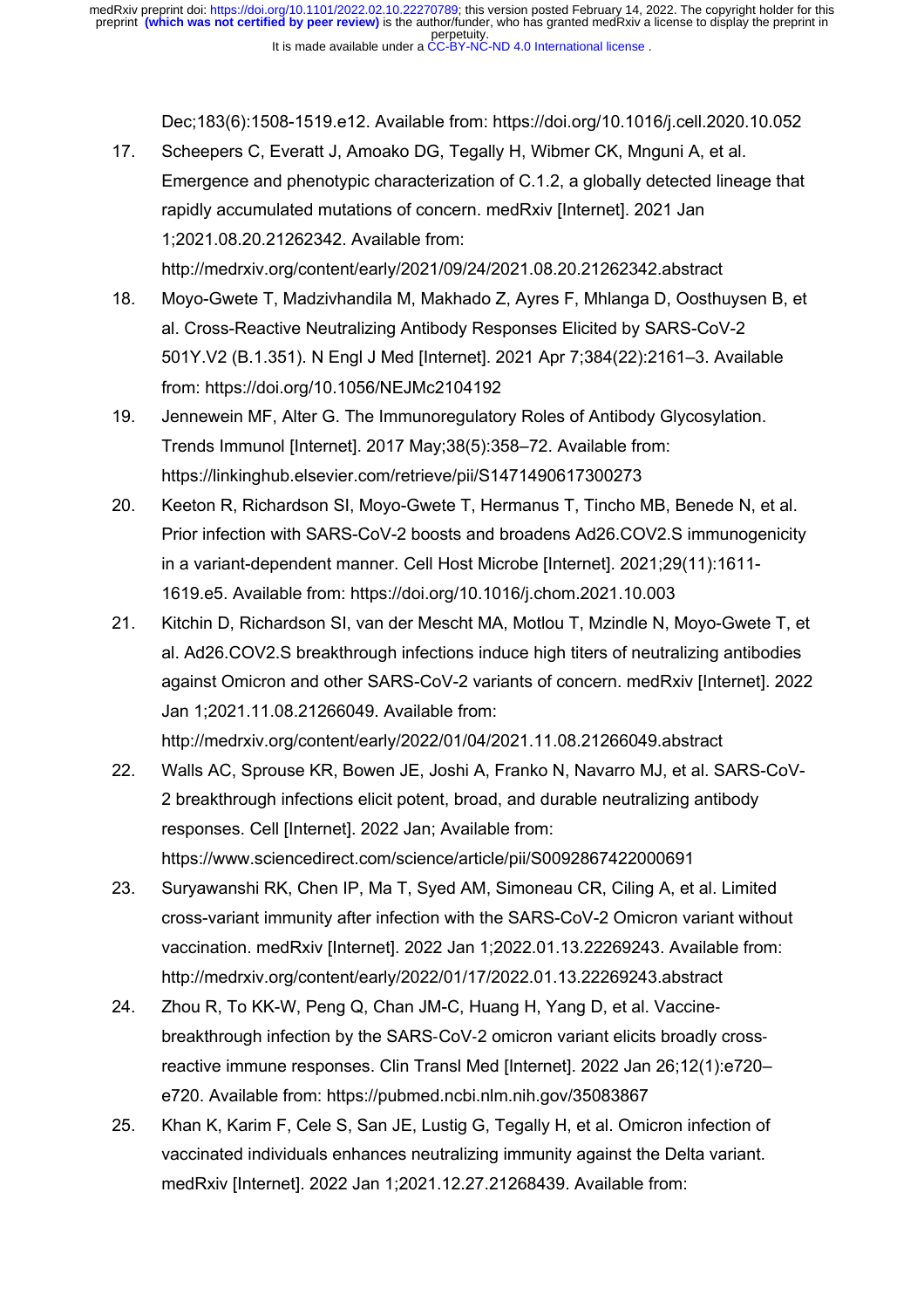It is made available under a CC-BY-NC-ND 4.0 International license. perpetuity. preprint **(which was not certified by peer review)** is the author/funder, who has granted medRxiv a license to display the preprint in medRxiv preprint doi: [https://doi.org/10.1101/2022.02.10.22270789;](https://doi.org/10.1101/2022.02.10.22270789) this version posted February 14, 2022. The copyright holder for this

http://medrxiv.org/content/early/2022/01/28/2021.12.27.21268439.abstract

- 26. Lee I-J, Sun C-P, Wu P-Y, Lan Y-H, Wang I-H, Liu W-C, et al. Omicron-specific mRNA vaccine induced potent neutralizing antibody against Omicron but not other SARS-CoV-2 variants. bioRxiv [Internet]. 2022 Jan 1;2022.01.31.478406. Available from: http://biorxiv.org/content/early/2022/01/31/2022.01.31.478406.abstract
- 27. Hawman DW, Meade-White K, Clancy C, Archer J, Hinkley T, Leventhal SS, et al. Replicating RNA platform enables rapid response to the SARS-CoV-2 Omicron variant and elicits enhanced protection in naïve hamsters compared to ancestral vaccine. bioRxiv [Internet]. 2022 Jan 1;2022.01.31.478520. Available from: http://biorxiv.org/content/early/2022/02/03/2022.01.31.478520.abstract
- 28. Madhi SA, Kwatra G, Myers JE, Jassat W, Dhar N, Mukendi CK, et al. South African Population Immunity and Severe Covid-19 with Omicron Variant. medRxiv [Internet]. 2022 Jan 1;2021.12.20.21268096. Available from: http://medrxiv.org/content/early/2022/01/27/2021.12.20.21268096.abstract
- 29. Gagne M, Moliva JI, Foulds KE, Andrew SF, Flynn BJ, Werner AP, et al. mRNA-1273 or mRNA-Omicron boost in vaccinated macaques elicits comparable B cell expansion, neutralizing antibodies and protection against Omicron. bioRxiv [Internet]. 2022 Jan 1;2022.02.03.479037. Available from: http://biorxiv.org/content/early/2022/02/04/2022.02.03.479037.abstract
- 30. Tegally H, Wilkinson E, Giovanetti M, Iranzadeh A, Fonseca V, Giandhari J, et al. Detection of a SARS-CoV-2 variant of concern in South Africa. Nature [Internet]. 2021;592(7854):438–43. Available from: https://doi.org/10.1038/s41586-021-03402-9
- 31. Hadfield J, Megill C, Bell SM, Huddleston J, Potter B, Callender C, et al. Nextstrain: real-time tracking of pathogen evolution. Bioinformatics [Internet]. 2018 Dec 1;34(23):4121–3. Available from: https://doi.org/10.1093/bioinformatics/bty407
- 32. Ackerman ME, Moldt B, Wyatt RT, Dugast A-S, McAndrew E, Tsoukas S, et al. A robust, high-throughput assay to determine the phagocytic activity of clinical antibody samples. J Immunol Methods [Internet]. 2011 Mar;366(1–2):8–19. Available from: https://linkinghub.elsevier.com/retrieve/pii/S0022175910003935

# **Methods**

# **RESOURCE AVAILABILITY**

# *Lead Contact*

Further information and reasonable requests for resources and reagents should be directed to and will be fulfilled by the lead contact, Penny Moore (pennym@nicd.ac.za).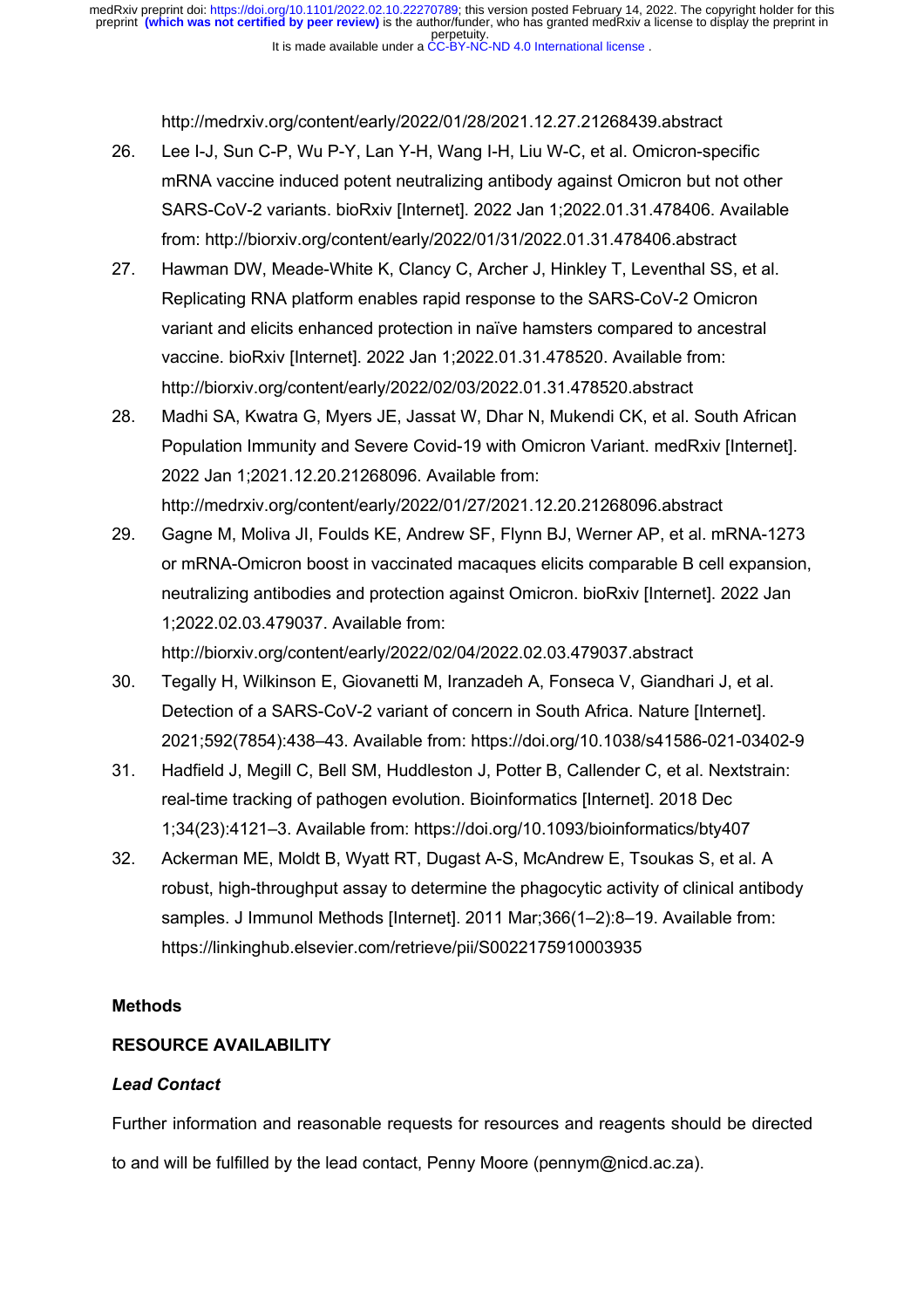It is made available under a CC-BY-NC-ND 4.0 International license. perpetuity. preprint **(which was not certified by peer review)** is the author/funder, who has granted medRxiv a license to display the preprint in medRxiv preprint doi: [https://doi.org/10.1101/2022.02.10.22270789;](https://doi.org/10.1101/2022.02.10.22270789) this version posted February 14, 2022. The copyright holder for this

#### *Materials availability*

Materials will be made by request to Penny Moore (pennym@nicd.ac.za).

#### *Data and code availability*

- · All data reported in this paper will be shared by the lead contact upon request.
- This paper does not report original code.
- · Any additional information required to reanalyze the data reported in this paper is available from the Lead Contact upon request.

### EXPERIMENTAL MODEL AND SUBJECT DETAILS

#### *Human Subjects*

Samples infected in the fourth COVID-19 wave of infection in South Africa were collected from participants enrolled to the Pretoria COVID-19 study cohort. Participants were admitted to Tshwane District Hospital (Pretoria, South Africa) with mild to severe PCR confirmed SARS-CoV-2 infection between 25 November 2021- 20 December 2021 (Table S1). Ethics approval was received from the University of Pretoria, Human Research Ethics Committee (Medical) (247/2020). All patients had PCR confirmed SARS-CoV-2 infection before blood collection which was done a median of 4 days post positive PCR test. Written informed consent was obtained from all participants.

### *Cell lines*

Human embryo kidney HEK293T cells were cultured at 37°C, 5% CO2, in DMEM containing 10% heat-inactivated fetal bovine serum (Gibco BRL Life Technologies) and supplemented with 50 μg/ml gentamicin (Sigma). Cells were disrupted at confluence with 0.25% trypsin in 1 mM EDTA (Sigma) every 48–72 hours. HEK293T/ACE2.MF cells were maintained in the same way as HEK293T cells but were supplemented with 3 μg/ml puromycin for selection of stably transduced cells. HEK293F suspension cells were cultured in 293 Freestyle media (Gibco BRL Life Technologies) and cultured in a shaking incubator at 37°C, 5% CO2, 70% humidity at 125rpm maintained between 0.2 and 0.5 million cells/ml. Jurkat-Lucia™ NFAT-CD16 cells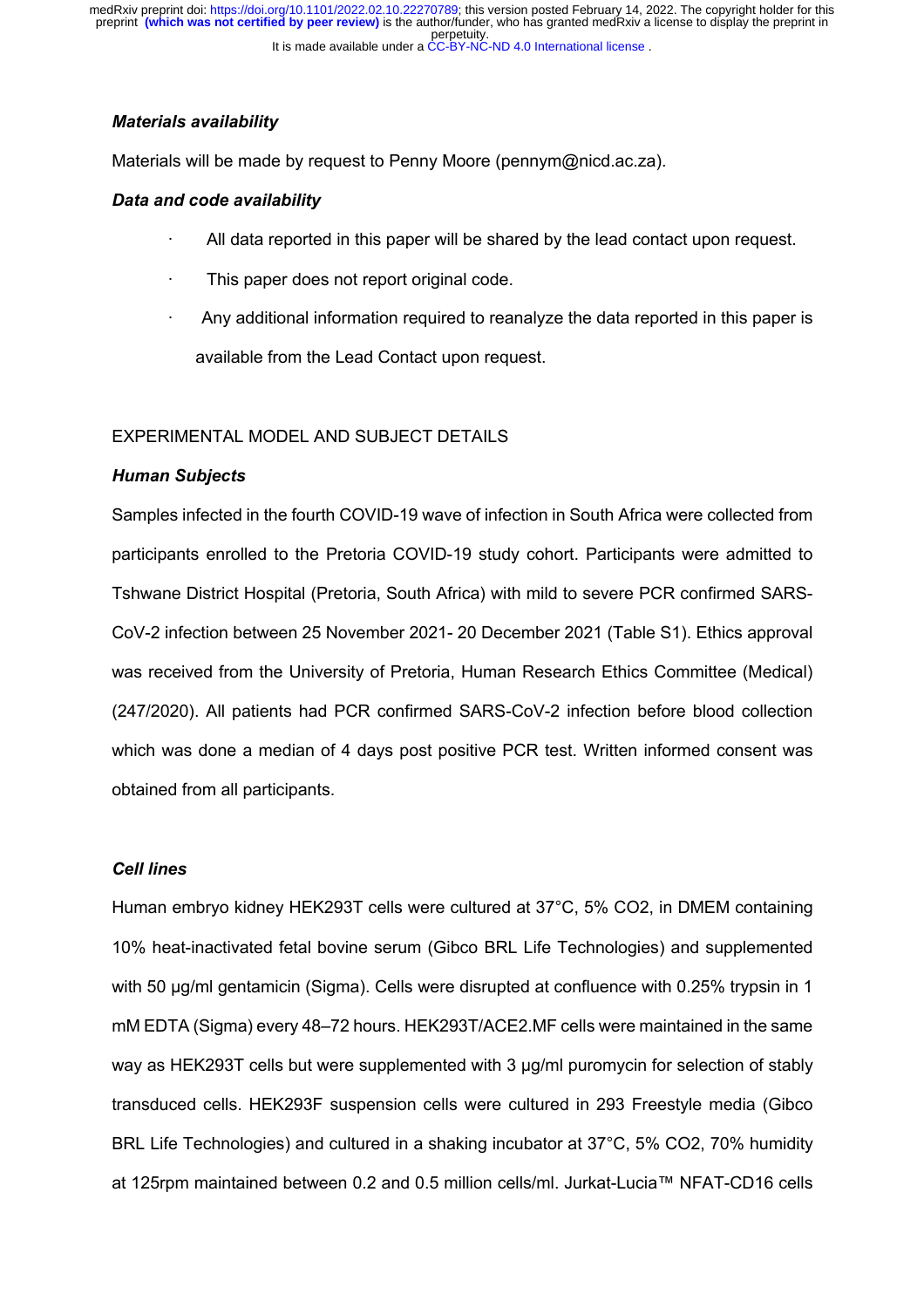were maintained in IMDM media with 10% heat-inactivated fetal bovine serum (Gibco, Gaithersburg, MD), 1% Penicillin Streptomycin (Gibco, Gaithersburg, MD) and 10 μg/ml of Blasticidin and 100 μg/ml of Zeocin was added to the growth medium every other passage. THP-1 cells were used for both the ADCP and ADCT assays and obtained from the AIDS Reagent Program, Division of AIDS, NIAID, NIH contributed by Dr. Li Wu and Vineet N. KewalRamani. Cells were cultured at 37°C, 5% CO2 in RPMI containing 10% heat-inactivated fetal bovine serum (Gibco, Gaithersburg, MD) with 1% Penicillin Streptomycin (Gibco, Gaithersburg, MD) and 2-mercaptoethanol to a final concentration of 0.05 mM and not allowed to exceed 4  $\times$  10<sup>5</sup> cells/ml to prevent differentiation.

## METHOD DETAILS

### *SARS-CoV-2 spike genome sequencing*

Sequencing of the spike was performed as previously described<sup>30</sup> using swabs obtained from Tshwane District Hospital patients of which 6 were available and confirmed to be Omicron (Table S1). RNA sequencing was performed as previously published. Briefly, extracted RNA was used to synthesize cDNA using the Superscript IV First Strand synthesis system (Life Technologies, Carlsbad, CA) and random hexamer primers. SARS-CoV-2 whole genome amplification was performed by multiplex PCR using primers designed on Primal Scheme (http://primal.zibraproject.org/) to generate 400 bp amplicons with a 70 bp overlap covering the SARS-CoV-2 genome. Phylogenetic clade classification of the genomes in this study consisted of analyzing them against a global reference dataset using a custom pipeline based on a local version of NextStrain (https://github.com/nextstrain/ncov)<sup>31</sup>.

#### **SARS-CoV-2 antigens**

For ELISA and ADCP assays, SARS-CoV-2 original and Beta variant full spike (L18F, D80A, D215G, K417N, E484K, N501Y, D614G, A701V, 242-244 del), Delta (T19R, 156-157del, R158G, L452R, T478K, D614G, P681R and D950N) and Omicron (A67V, Δ69-70, T95I, G142D, Δ143-145, Δ211, L212I, 214EPE, G339D, S371L, S373P, S375F, K417N, N440K,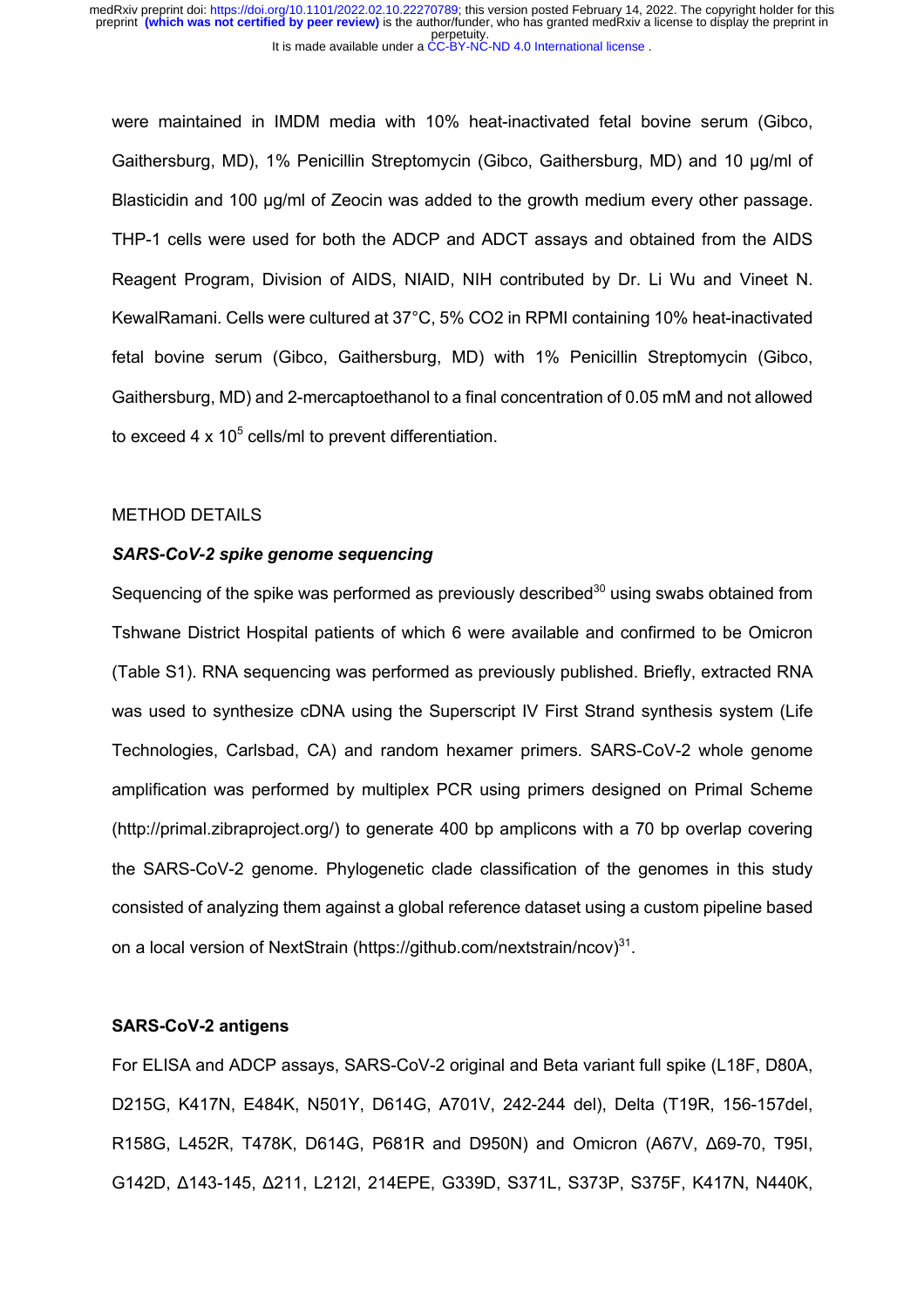G446S, S477N, T478K, E484A, Q493R, G496S, Q498R, N501Y, Y505H, T547K, D614G, H655Y, N679K, P681H, N764K, D796Y, N856K, Q954H, N969K, L981F) proteins were expressed in Human Embryonic Kidney (HEK) 293F suspension cells by transfecting the cells with the respective expression plasmid. After incubating for six days at 37 °C, 70% humidity and 10% CO2, proteins were first purified using a nickel resin followed by size-exclusion chromatography. Relevant fractions were collected and frozen at -80 °C until use.

#### **SARS-CoV-2 Spike Enzyme-linked immunosorbent assay (ELISA)**

Two μg/ml of spike protein (D614G, Beta, Delta or Omicron) was used to coat 96-well, highbinding plates and incubated overnight at 4 °C. The plates were incubated in a blocking buffer consisting of 5% skimmed milk powder, 0.05% Tween 20, 1x PBS. Plasma samples were diluted to 1:100 starting dilution in a blocking buffer and added to the plates. IgG secondary antibody was diluted to 1:3000 in blocking buffer and added to the plates followed by TMB substrate (Thermofisher Scientific). Upon stopping the reaction with 1 M  $H_2SO_4$ , absorbance was measured at a 450nm wavelength. In all instances, mAbs CR3022 and BD23 were used as positive controls and Palivizumab was used as a negative control.

#### **Spike plasmid and Lentiviral Pseudovirus Production**

The SARS-CoV-2 Wuhan-1 spike, cloned into pCDNA3.1 was mutated using the QuikChange Lightning Site-Directed Mutagenesis kit (Agilent Technologies) and NEBuilder HiFi DNA Assembly Master Mix (NEB) to include D614G (original) or lineage defining mutations for Beta (L18F, D80A, D215G, 242-244del, K417N, E484K, N501Y, D614G and A701V), Delta (T19R, 156-157del, R158G, L452R, T478K, D614G, P681R and D950N), C.1.2. (P9L, P25L, C136F, Δ144, R190S, D215G, Δ242-243, Y449H, E484K, N501Y, L585F, D614G, H655Y, N679K, T716I, T859N) or Omicron (A67V, Δ69-70, T95I, G142D, Δ143-145, Δ211, L212I, 214EPE, G339D, S371L, S373P, S375F, K417N, N440K, G446S, S477N, T478K, E484A, Q493R, G496S, Q498R, N501Y, Y505H, T547K, D614G, H655Y, N679K, P681H, N764K, D796Y, N856K, Q954H, N969K, L981F).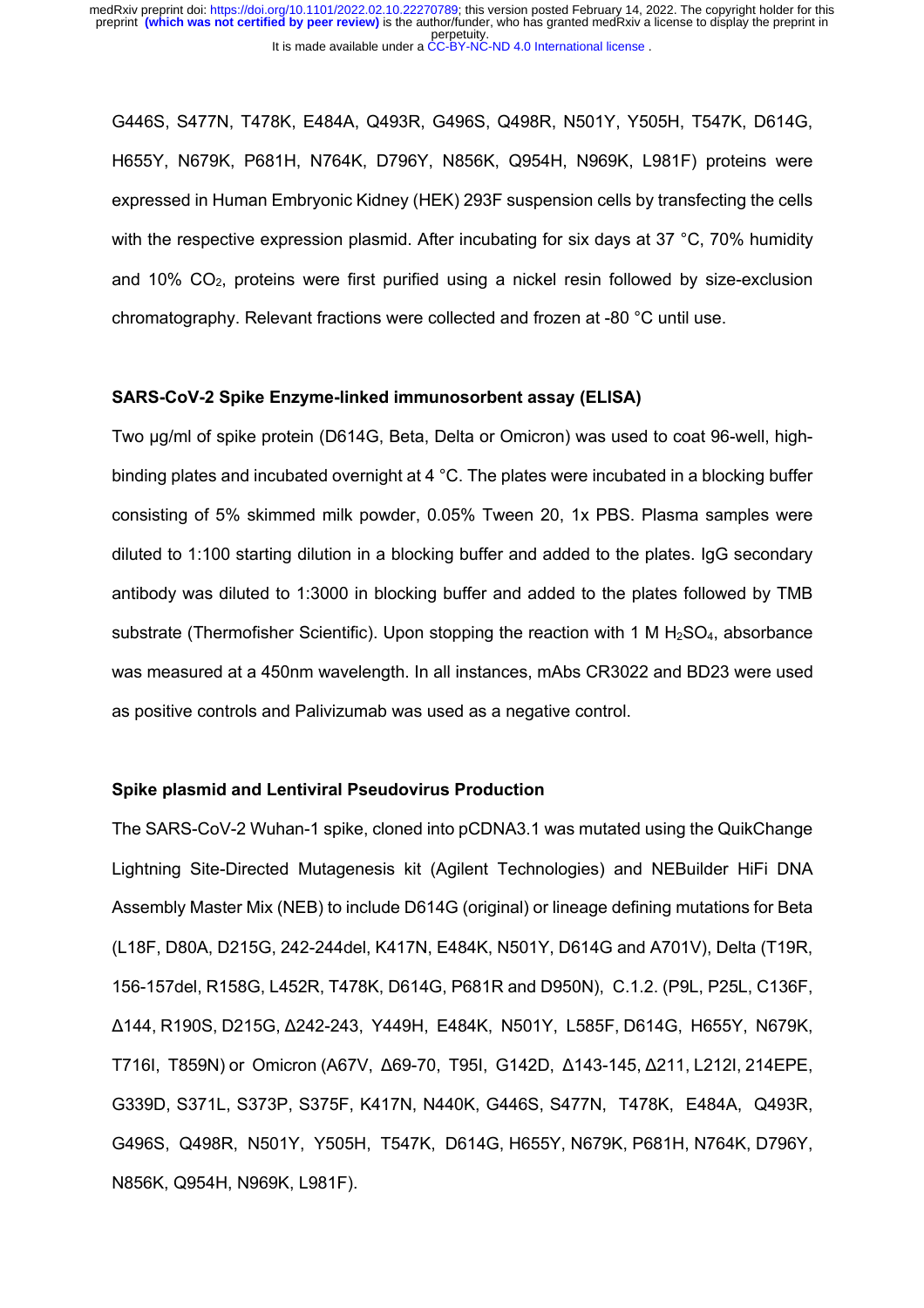It is made available under a CC-BY-NC-ND 4.0 International license. perpetuity. preprint **(which was not certified by peer review)** is the author/funder, who has granted medRxiv a license to display the preprint in medRxiv preprint doi: [https://doi.org/10.1101/2022.02.10.22270789;](https://doi.org/10.1101/2022.02.10.22270789) this version posted February 14, 2022. The copyright holder for this

Pseudotyped lentiviruses were prepared by co-transfecting HEK293T cell line with the SARS-CoV-2 ancestral variant spike (D614G), Beta, Delta, C.1.2 or Omicron spike plasmids in conjunction with a firefly luciferase encoding lentivirus backbone plasmid as previously described<sup>7</sup>. Briefly, pseudoviruses were produced by co-transfection in 293T/17 cells with a lentiviral backbone (HIV-1 pNL4.luc encoding the firefly luciferase gene) and either of the SARS-CoV-2 spike plasmids with PEIMAX (Polysciences). Culture supernatants were clarified of cells by a 0.45-μM filter and stored at −70 °C. Other pcDNA plasmids were used for the ADCC assay.

#### **Pseudovirus neutralization assay**

For the neutralization assay, plasma samples were heat-inactivated and clarified by centrifugation. Heat-inactivated plasma samples from vaccine recipients were incubated with the SARS-CoV-2 pseudotyped virus for 1 hour at  $37^{\circ}$ C, 5% CO2. Subsequently,  $1 \times 10^{4}$ HEK293T cells engineered to over-express ACE-2 (293T/ACE2.MF)(kindly provided by M. Farzan (Scripps Research)) were added and incubated at  $37^{\circ}$ C,  $5\%$  CO<sub>2</sub> for 72 hours upon which the luminescence of the luciferase gene was measured. Titers were calculated as the reciprocal plasma dilution (ID<sub>50</sub>) causing 50% reduction of relative light units. CB6 and CA1 was used as positive controls for D614G, Beta and Delta. 084-7D, a mAb targeting K417N was used as a positive control for Omicron and Beta.

### **Antibody-dependent cellular phagocytosis (ADCP) assay**

Avitagged SARS-CoV-2 spikes were biotinylated using the BirA biotin-protein ligase standard reaction kit (Avidity, LLC) and coated onto fluorescent neutravidin beads as previously described<sup>32</sup>. Briefly, beads were incubated for two hours with monoclonal antibodies at a starting concentration of 20 μg/ml or plasma at a single 1 in 100 dilution. Opsonized beads were incubated with the monocytic THP-1 cell line overnight, fixed and interrogated on the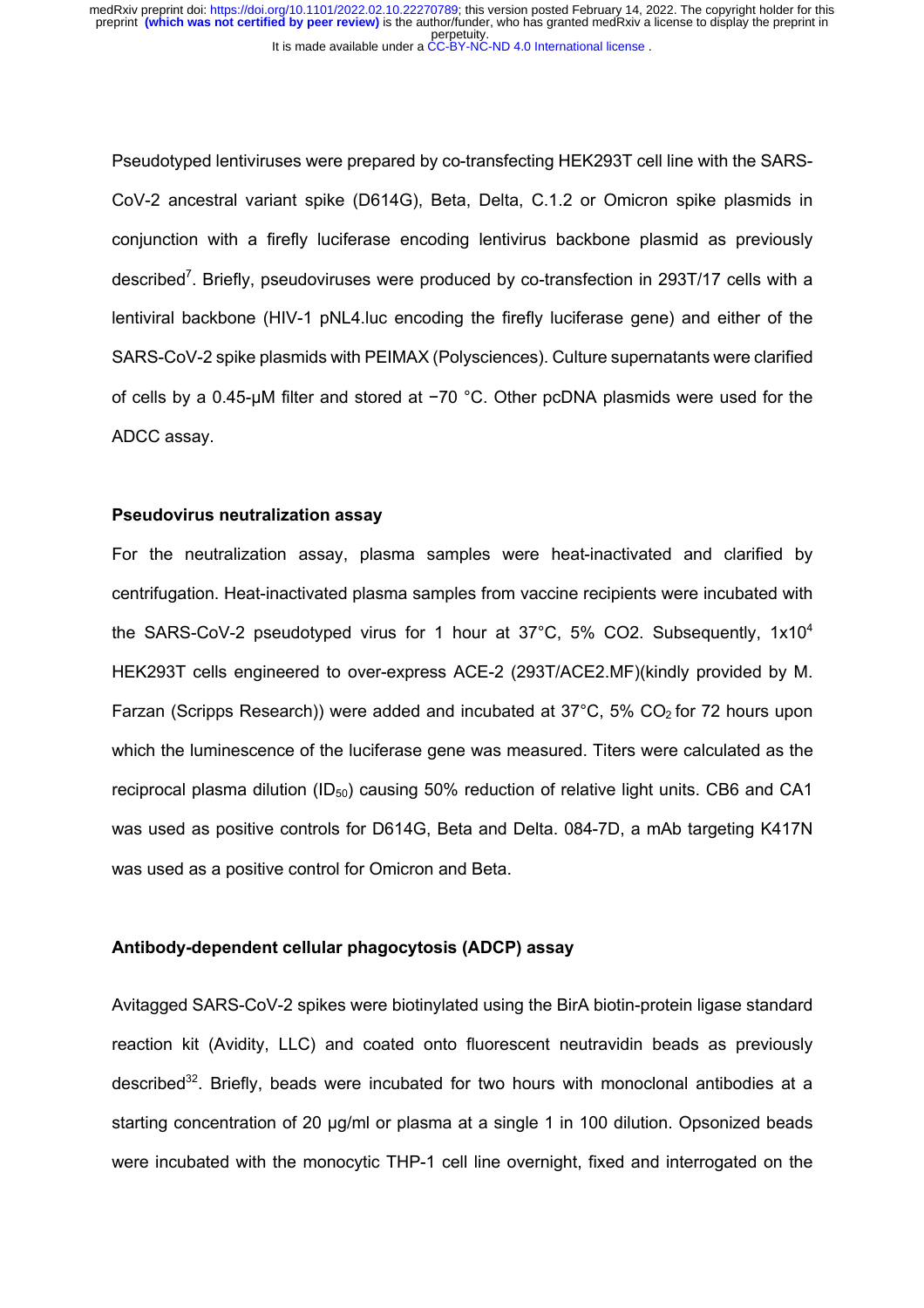FACSAria II. Phagocytosis score was calculated as the percentage of THP-1 cells that engulfed fluorescent beads multiplied by the geometric mean fluorescence intensity of the population less the no antibody control. For this and all subsequent Fc effector assays, pooled plasma from 5 PCR-confirmed SARS-CoV-2 infected individuals and CR3022 were used as positive controls and plasma from 5 pre-pandemic healthy controls and Palivizumab were used as negative controls. In addition samples both waves were run head-to-head in the same experiment. ADCP scores for different spikes were normalised to each other and between runs using CR3022.

### **Antibody-dependent cellular cytotoxicity (ADCC) assay**

The ability of plasma antibodies to cross-link and signal through FcγRIIIa (CD16) and spike expressing cells or SARS-CoV-2 protein was measured as a proxy for ADCC. For spike assays, HEK293T cells were transfected with 5μg of SARS-CoV-2 spike plasmids using PEI-MAX 40,000 (Polysciences) and incubated for 2 days at 37°C. Expression of spike was confirmed by differential binding of CR3022 and P2B-2F6 and their detection by anti-IgG APC staining measured by flow cytometry. Subsequently,  $1x10<sup>5</sup>$  spike transfected cells per well were incubated with heat inactivated plasma (1:100 final dilution) or monoclonal antibodies (final concentration of 100 μg/ml) in RPMI 1640 media supplemented with 10% FBS 1% Pen/Strep (Gibco, Gaithersburg, MD) for 1 hour at 37°C. Jurkat-Lucia™ NFAT-CD16 cells (Invivogen) ( $2x10<sup>5</sup>$  cells/well and  $1x10<sup>5</sup>$  cells/well for spike and other protein respectively) were added and incubated for 24 hours at  $37^{\circ}$ C,  $5\%$  CO<sub>2</sub>. Twenty μl of supernatant was then transferred to a white 96-well plate with 50 μl of reconstituted QUANTI-Luc secreted luciferase and read immediately on a Victor 3 luminometer with 1s integration time. Relative light units (RLU) of a no antibody control was subtracted as background. Palivizumab was used as a negative control, while CR3022 was used as a positive control, and P2B-2F6 to differentiate the Beta from the D614G variant. 084-7D was used as a positive control for Omicron and Beta. To induce the transgene 1x cell stimulation cocktail (Thermofisher Scientific, Oslo, Norway) and 2 μg/ml ionomycin in R10 was added as a positive control to confirm sufficient expression